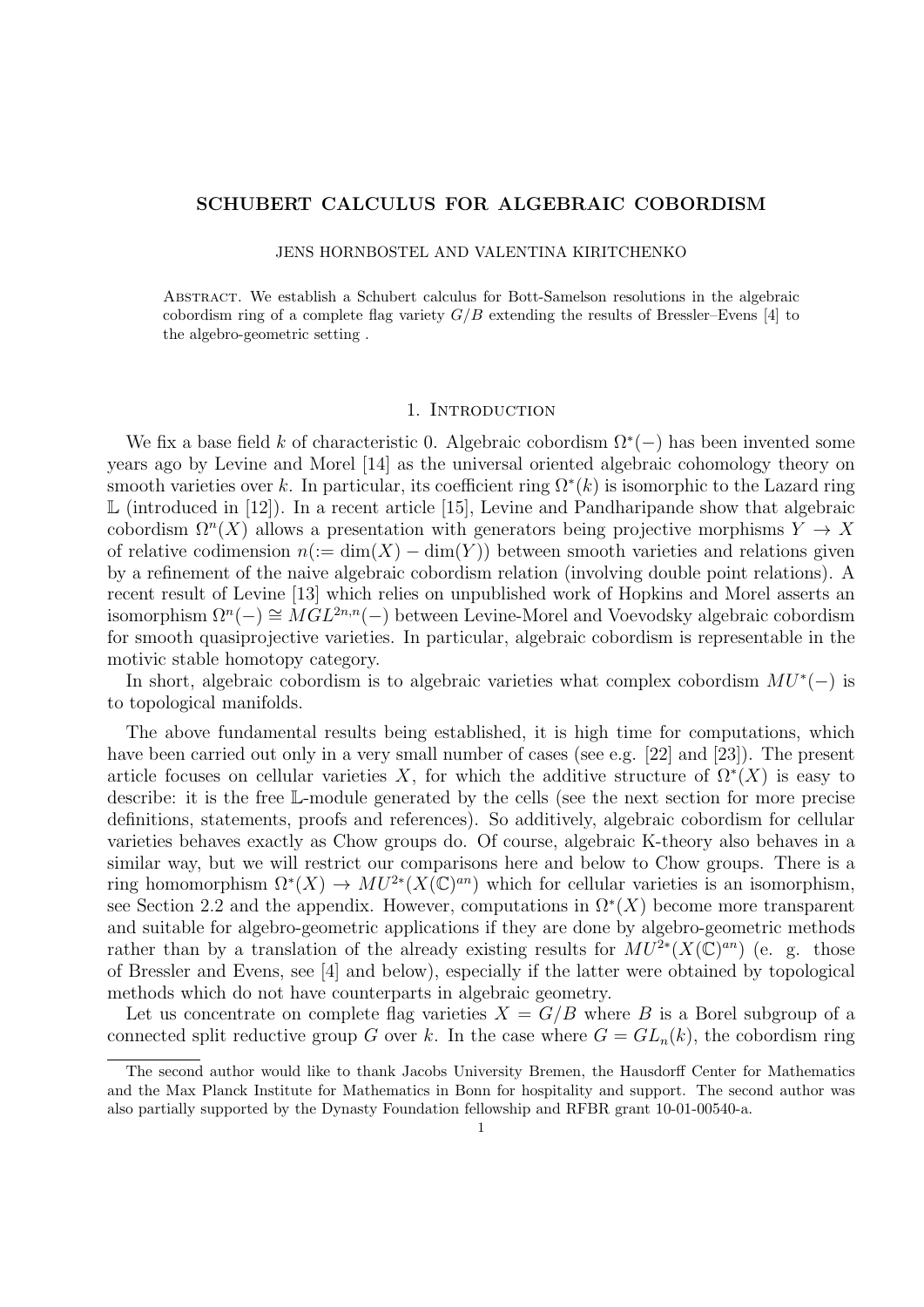$\Omega^*(X)$  may be described as the quotient of a free polynomial ring over L with generators  $x_i$ being the first Chern classes of certain line bundles on  $X$  and explicit relations. More precisely, we show (see Theorem 2.6):

**Theorem 1.1.** The cobordism ring  $\Omega^*(X)$  is isomorphic to the graded ring  $\mathbb{L}[x_1,\ldots,x_n]$  of polynomials with coefficients in the Lazard ring  $\mathbb L$  and deg  $x_i = 1$ , quotient by the ideal S generated by the homogeneous symmetric polynomials of strictly positive degree:

$$
\Omega^*(X) \simeq \mathbb{L}[x_1,\ldots,x_n]/S.
$$

This generalizes a theorem of Borel [2] on the Chow ring (or equivalently the singular cohomology ring) of a flag variety to its algebraic cobordism ring.

The Chow ring of the flag variety has a natural basis given by the Schubert cycles. The central problem in Schubert calculus was to find polynomials (later called Schubert polynomials) representing the Schubert cycles in the Borel presentation. This problem was solved independently by Bernstein–Gelfand–Gelfand [1] and Demazure [10] using divided difference operators on the Chow ring (most of the ingredients were already contained in a manuscript of Chevalley [8], which for many years remained unpublished). Explicit formulas for Schubert polynomials give an algorithm for decomposing the product of any two Schubert cycles into a linear combination of other Schubert cycles with integer coefficients.

The complex (as well as the algebraic) cobordism ring of the flag variety also has a natural generating set given by the Bott-Samelson resolutions of the Schubert cycles (note that the latter are not always smooth and so, in general, do not define any cobordism classes). For the complex cobordism ring, Bressler and Evens described the cobordism classes of Bott-Samelson resolutions in the Borel presentation using generalized divided difference operators on the cobordism ring [3, 4] (we thank Burt Totaro from whom we first learned about this reference). Their formulas for these operators are not algebraic and involve a passage to the classifying space of a compact torus in  $G$  and homotopy theoretic considerations (see [3, Corollary-Definition 1.9, Remark 1.11] and [4, Proposition 3]). One of the goals of the present paper is to prove an algebraic formula for the generalized divided difference operators (see Definition 2.2 and Corollary 2.3). This formula in turn implies explicit purely algebraic formulas for the polynomials (now with coefficients in the Lazard ring L) representing the classes of Bott-Samelson resolutions. Note that each such polynomial contains the respective Schubert polynomial as the lowest degree term (but in most cases also has non-trivial higher order terms). We also give an algorithm for decomposing the product of two Bott-Samelson resolutions into a linear combination of other Bott-Samelson resolutions with coefficients in L.

We now formulate our main theorem (compare Theorem 3.2), which can be viewed as an algebro-geometric analogue of the results of Bressler-Evens [4, Corollary 1, Proposition 3]. Let  $I = (\alpha_1, \ldots, \alpha_l)$  be an *l*-tuple of simple roots of G, and  $R_I$  the corresponding Bott-Samelson resolution of the Schubert cycle  $X_I$  (see Section 3 for the precise definitions). Recall that there is an isomorphism between the Picard group of the flag variety and the weight lattice of G such that very ample line bundles map to strictly dominant weights (see, for instance, [5, 1.4.3]). We denote by  $L(\lambda)$  the line bundle on X corresponding to a weight  $\lambda$ , and by  $c_1(L(\lambda))$  its first Chern class in algebraic cobordism. For each  $\alpha_i$ , we define the operator  $A_i$  on  $\Omega^*(X)$  in a purely algebraic way (see Section 3.2 for the rigorous definition for arbitrary reductive groups).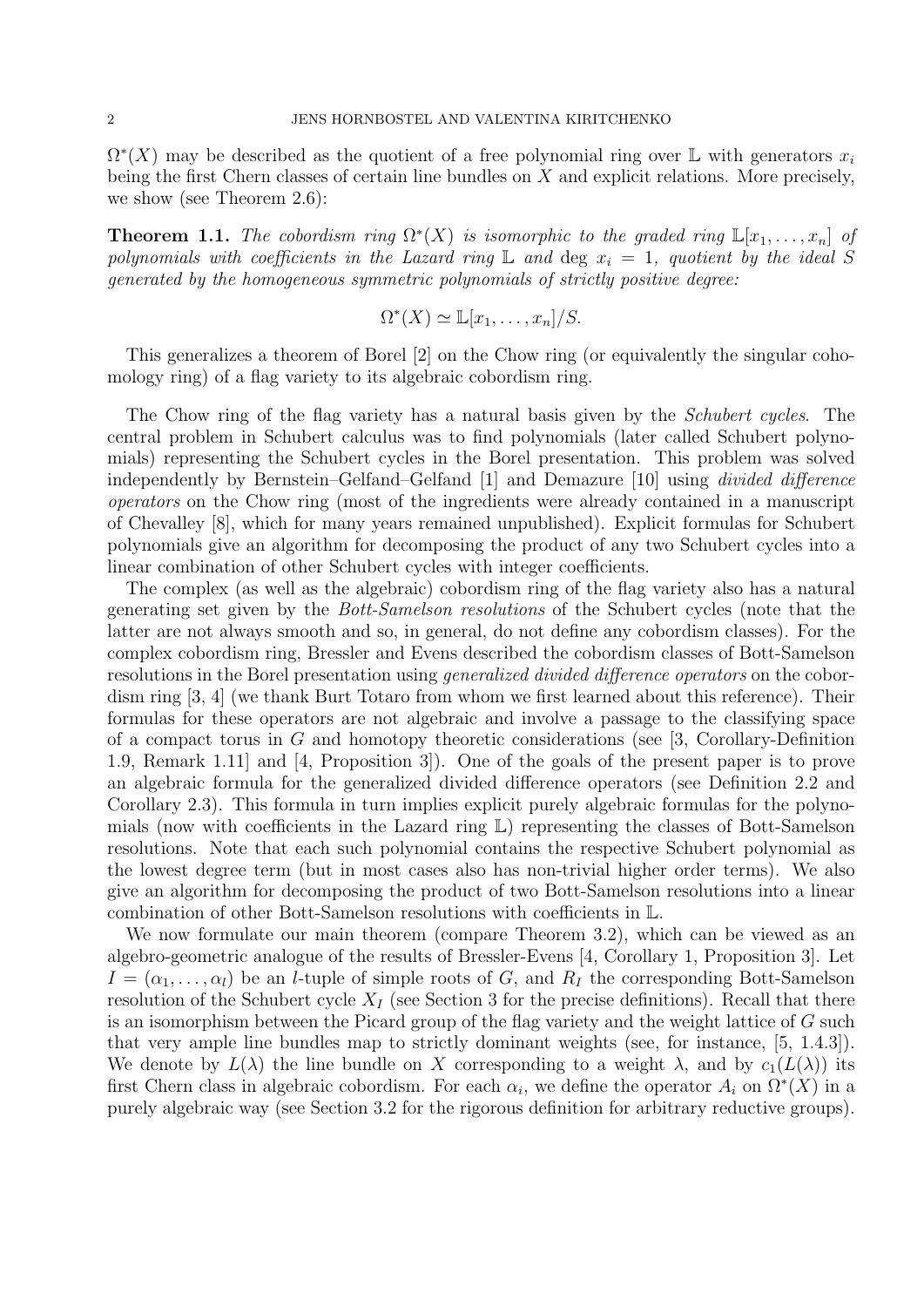Informally, the operator  $A_i$  can be defined in the case  $G = GL_n$  by the formula

$$
A_i = (1 + \sigma_{\alpha_i}) \frac{1}{c_1(L(\alpha_i))},
$$

where  $\sigma_{\alpha_i}$  acts on the variables  $(x_1, \ldots, x_n)$  by the transposition corresponding to  $\alpha_i$ . Here we use that the Weyl group of  $GL_n$  can be identified with the symmetric group  $S_n$  so that the simple reflections  $s_{\alpha_i}$  correspond to elementary transpositions (see Section 2 for more details). Note that the  $c_1(L(\alpha_i))$  can be written explicitly as polynomials in  $x_1, \ldots, x_n$  using the formal group law (see Section 2).

**Theorem 1.2.** For any complete flag variety  $X = G/B$  and any tuple  $I = (\alpha_1, \dots, \alpha_l)$  of simple roots of G, the class of the Bott-Samelson resolution  $R_I$  in the algebraic cobordism ring  $\Omega^*(X)$  is equal to

$$
A_l \ldots A_1 R_e,
$$

where  $R_e$  is the class of a point.

This theorem reduces the computation of the products of the geometric Bott-Samelson classes to the products in the polynomial ring given by the previous theorem. Note that in the cohomology case analogously defined operators  $A_i$  coincide with the *divided differences operators* defined in [1, 10], so our theorem generalizes [1, Theorem 4.1] and [10, Theorem 4.1] for Schubert cycles in cohomology and Chow ring, respectively, to Bott-Samelson classes in algebraic cobordism.

Note that in the case of Chow ring, the theorem analogous to Theorem 1.2 has two different proofs. A more algebraic proof using the Chevalley-Pieri formula was given by Bernstein– Gelfand–Gelfand ([1, Theorem 4.1], see also Section 4 for a short overview). Demazure gave a more geometric proof by identifying the divided difference operators with the push-forward morphism for certain Chow rings ([10, Theorem 4.1], see also Section 3). At first glance, it seems that the former proof is easier to extend to the algebraic cobordism. Indeed, we were able to extend the main ingredient of this proof, namely, the algebraic Chevalley–Pieri formula (see Proposition 4.3). However, the rest of the Bernstein–Gelfand–Gelfand argument fails for cobordism (see Section 4 for more details) while the more geometric argument of Demazure can be extended to cobordism with some extra work. For the complex cobordism ring this was done by Bressler and Evens [3, 4]. To describe the push-forward morphism they used results from homotopy theory, which are not (yet) applicable to algebraic cobordism. In our article, we also follow Demazure's approach. A key ingredient for extending this approach to algebraic cobordism is a formula for the push-forward in algebraic cobordism for projective line fibrations due to Vishik, see Proposition 2.1. We provide a new proof of this formula using the *double point* relation in cobordism introduced by Levine and Pandharipande [15]. In general, push-forwards (sometimes also called "transfers" or "Gysin homomorphisms") for algebraic cobordism are considerably more intricate than the ones for Chow groups. Consequently, their computation, which applies to any orientable cohomology theory, is more complicated.

Using the ring isomorphism  $\Omega^*(X) \simeq MU^{2*}(X(\mathbb{C})^{an})$  for cellular varieties, it seems possible to deduce our Theorem 1.2 from the results of Bressler–Evens [3, 4] on complex cobordism (the main task would be to compare our algebraically defined operators  $A_i$  with theirs). We will not exploit this approach. Instead, all our proofs are purely algebraic or algebro-geometric. Conversely, we note that all our proofs concerning algebraic cobordism ring of the flag variety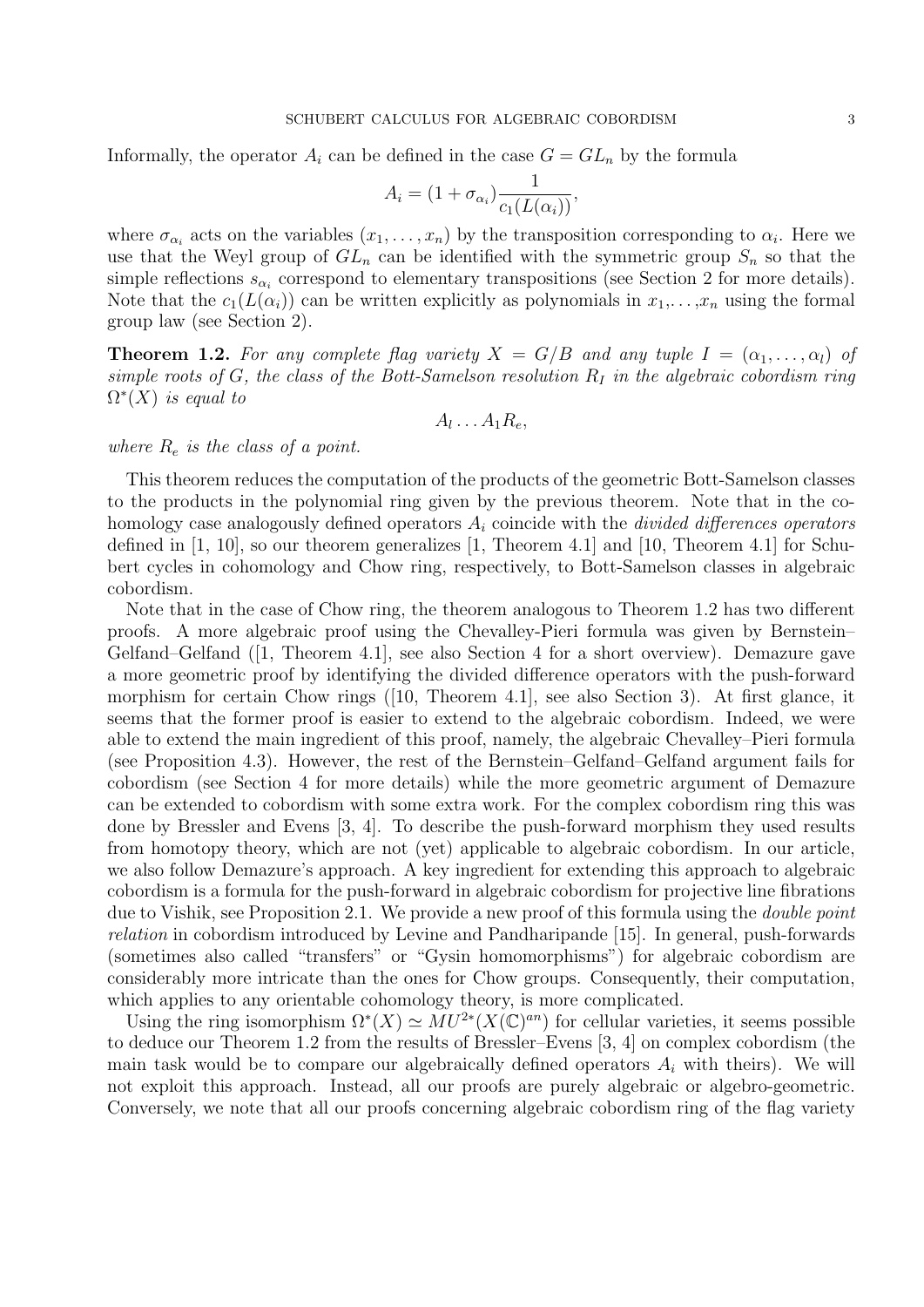(such as the proof of Proposition 4.3) may be easily translated to proofs for the analogue statements concerning the complex cobordism ring.

The article [4] does not contain any computations. It would be interesting to do some computation using their algorithm and then compare them with our approach, which we consider to be the easier one due to our explicit formula for the product of a Bott-Samelson class with the first Chern class (see formula 5.1) based on our algebraic Chevalley-Pieri formula. (Note also that the notations of [4] are essentially consistent with [1], but not always with [16]. We rather stick to the former than to the latter.)

This paper is organized as follows. In the next section, we give some further background on algebraic cobordism, in particular, the formula for the push-forward mentioned above. In the case of the flag variety for  $GL_n$ , we describe the multiplicative structure of its algebraic cobordism ring. In the third section, we recall the definition of Bott-Samelson resolutions and then express the classes of Bott-Samelson resolutions as polynomials with coefficients in the Lazard ring. Section 4 contains an algebraic Chevalley-Pieri formula and a short discussion of why the proof of [1] for singular cohomology does not carry over to algebraic cobordism. The final section contains an algorithm for computing the products of Bott-Samelson classes in terms of other Bott-Samelson classes as well as some examples and explicit computations.

Our main results are valid for the flag variety of an arbitrary reductive group  $G$ , but can be made more explicit in the case  $G = GL_n$  using Borel presentation given by Theorem 2.6. So we will use the flag variety for  $GL_n$  as the main illustrating example whenever possible. One might conjecture that the algebraic cobordism rings of flag varieties with respect to other reductive groups G also allow a Borel presentation as polynomial rings over  $\mathbb L$  in certain first Chern classes modulo the polynomials fixed by the appropriate Weyl groups (at least when passing to rational coefficients), because the corresponding statement is valid for singular cohomology resp. Chow groups (compare [2] resp. [9]).

After most of our preprint was finished, we learned that Calmes, Petrov and Zainoulline are also working on Schubert calculus for algebraic cobordism. It will be interesting to compare their results and proofs to ours (their preprint is now available, see [7]).

We are grateful to Paul Bressler and Nicolas Perrin for useful discussions and to Michel Brion and the referee for valuable comments on earlier versions of this article.

# 2. Algebraic cobordism groups, push-forwards and cellular varieties

We briefly recall the geometric definition of algebraic cobordism [15] and some of its basic properties as established in  $[14]$ . For more details see  $[14, 15]$ . Recall that (up to sign) any element in the algebraic cobordism group  $\Omega^{n}(X)$  for a scheme X (separated, of finite type over k) may be represented by a projective morphism  $Y \rightarrow X$  with Y smooth and  $n =$  $\dim(X) - \dim(Y)$ , the relations being the "double point relations", which we explain further below. In particular,  $\Omega^*(X)$  only lives in degrees  $\leq \dim X$ , which we will use several times throughout the paper. Similar to the Chow ring  $CH^*$ , algebraic cobordism  $\Omega^*$  is a functor on the category of smooth varieties over  $k$ , covariant for projective and contravariant for smooth and more generally lci morphisms, which allows a theory of Chern classes. However, the map from the Picard group of a smooth variety X to  $\Omega^1(X)$  given by the first Chern class is neither a bijection nor a homomorphism anymore (unlike the corresponding map in the Chow ring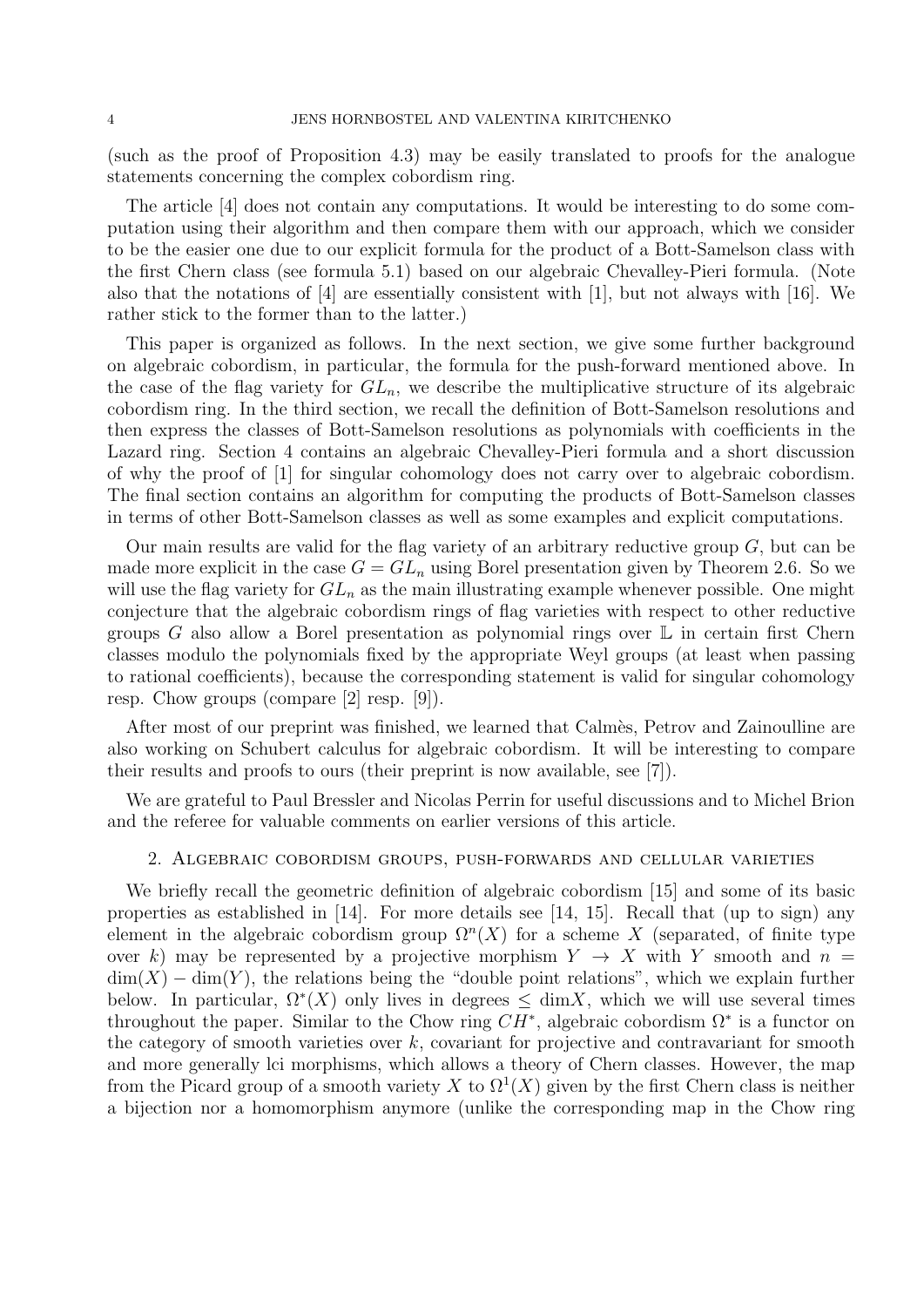case). Its failure of being a group homomorphism is encoded in a formal group law that can be constructed from  $\Omega^*$ . More precisely, any algebraic *orientable* cohomology theory allows by definition a calculus of Chern classes, and consequently the construction of a formal group law. A formal group law is a formal power series  $F(x, y)$  in two variables such that for any two line bundles  $L_1$  and  $L_2$  we have the following identity relating their first Chern classes:

$$
c_1(L_1 \otimes L_2) = F(c_1(L_1), c_1(L_2)).
$$

E. g. the formal group law for  $CH^*$  is additive, that is,  $F(x+y) = x+y$ . Algebraic cobordism is the universal one among the algebraic orientable cohomology theories. In what follows,  $F(x, y)$ will always denote the universal formal group law corresponding to algebraic cobordism unless stated otherwise.

In this and in many other ways - as the computations below will illustrate - algebraic cobordism is a refinement of Chow ring, and one has a natural isomorphism of functors  $\Omega^*(-) \otimes_{\mathbb{L}} \mathbb{Z} \cong CH^*(-)$  (see [14] where all these results are proved). Here and in the sequel, L denotes the Lazard ring, which classifies one-dimensional commutative formal group laws and is isomorphic to the graded polynomial ring  $\mathbb{Z}[a_1, a_2, \ldots]$  in countably many variables [12], where we put  $a_i$  in degree  $-i$ . When considering polynomials  $p(x_1, ... x_n)$  over L with  $deg(x_i) = 1$ , we will distinguish the (total) *degree* and the *polynomial degree* of  $p(x_1, ..., x_n)$ .

Note that the Lazard ring is isomorphic to the algebraic (as well as complex) cobordism ring of a point. In particular, its elements can be represented by the cobordism classes of smooth varieties. In what follows, we use this geometric interpretation.

We are also going to use a geometric interpretation of the formal group law, namely, the *double* point relation. This is an equality for elements in the algebraic cobordism ring established in [15]. We recall the definition for the reader's convenience.

#### Double point relation:

Assume that we have three smooth hypersurfaces  $A, B$  and  $C$  on a smooth variety  $Z$  such that the following conditions hold

- (1) C is linearly equivalent to  $A + B$
- (2) A, B and C have transverse pairwise intersections
- (3) C does not intersect  $A \cap B$

Then we have the following *double point relation*. Denote by D the intersection  $A \cap B$ . We have

$$
[C \to Z] = [A \to Z] + [B \to Z] - [\mathbb{P}_D \to Z]
$$

in  $\Omega^*(X)$ , where  $\mathbb{P}_D = \mathbb{P}(\mathcal{O}_D \oplus N_{A/D}) = \mathbb{P}_D(N_{B/D} \oplus \mathcal{O}_D)$  and the map  $\mathbb{P}_D \to Z$  is the composition of the natural projection  $\mathbb{P}_D \to D$  with the embedding  $D \subset Z$ . Here  $N_{A/D}$  and  $N_{B/D}$  are the normal bundles to D in A and B, respectively. The second condition ensures that  $\mathbb{P}(\mathcal{O}_D \oplus N_{A/D}) = \mathbb{P}_D(N_{B/D} \oplus \mathcal{O}_D)$  (since  $L(C)|_D = (L(A) \otimes L(B))|_D = N_{A/D} \otimes N_{B/D}$  is trivial).

This formulation is a special case of the extended double point relation in [15, Lemma 5.2]. The double point relation allows to express geometrically the discrepancy between the additive formal group law and the universal one. Namely, since  $C = F(A, B)$  by the first condition, we get

$$
A + B - F(A, B) = [\mathbb{P}_D \to Z].
$$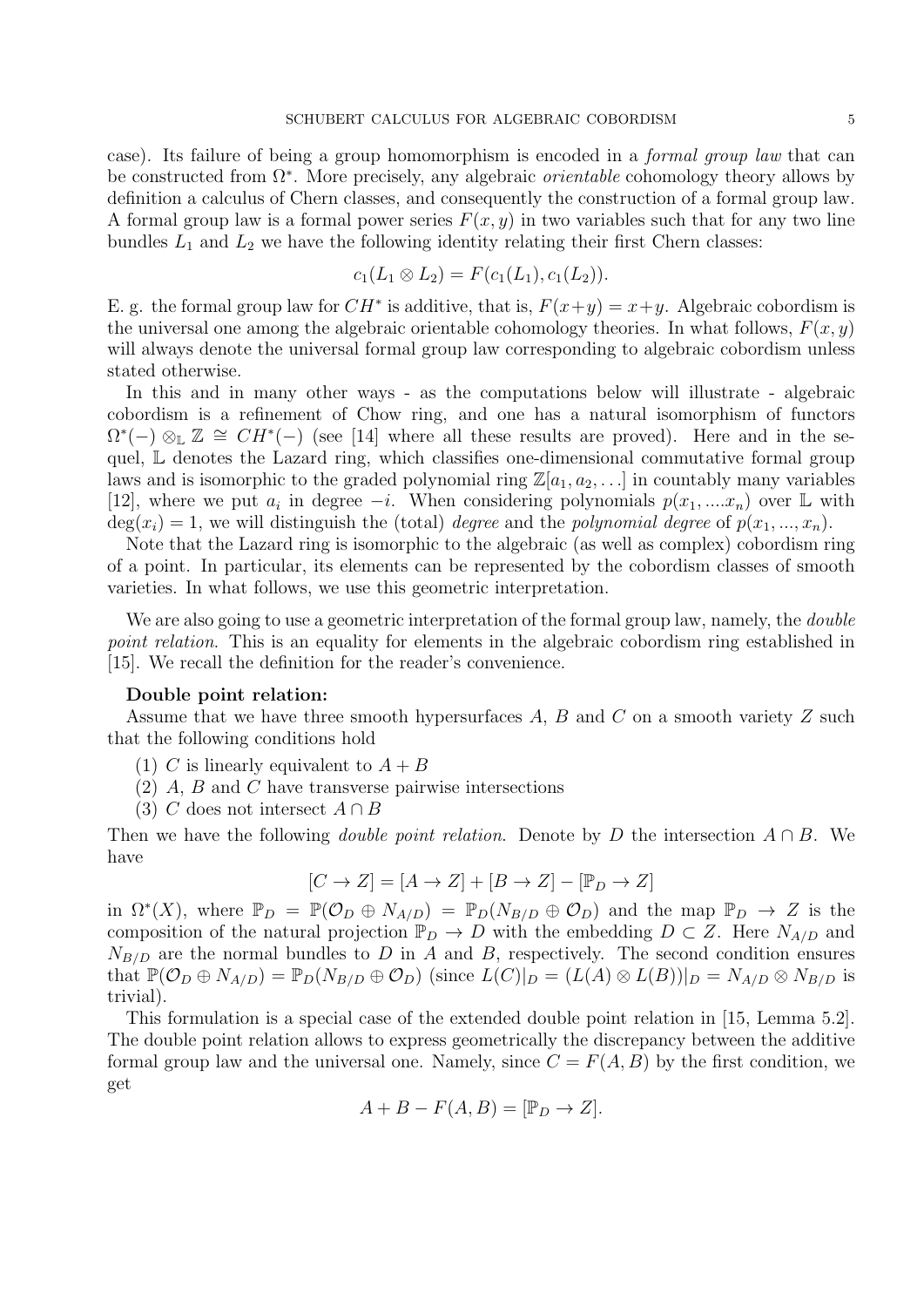We will use this equation when proving Proposition 2.1.

We will also use repeatedly the projective bundle formula, which we recall below for the reader's convenience. For more details see [14, Section 1.1] and [16, 3.5.2].

**Projective bundle formula:** Let  $E \to X$  be a vector bundle of rank r over X. Denote by  $Y = \mathbb{P}(E^*)$  the variety of hyperplanes of E, and by  $\pi$  the natural projection  $\pi : Y \to X$ . The variety  $\mathbb{P}(E^*)$  is a fibration over X with fibers isomorphic to  $\mathbb{P}^{r-1}$ . Note that equivalently  $\mathbb{P}(E^*)$  can be defined as the variety of one-dimensional quotients of E since there is a canonical isomorphism between the variety of hyperplanes and the variety of quotients by hyperplanes in a vector space. This is how  $\mathbb{P}(E^*)$  is defined in [14, Section 1.1] (where it is denoted by  $\mathbb{P}(E)$ ). Let  $A^*(-)$  be any oriented cohomology theory. Denote by  $\xi$  the first Chern class of the tautological quotient line bundle  $\mathcal{O}_E(1)$  on Y whose restriction on each fiber of Y over X coincides with  $\mathcal{O}_{\mathbb{P}^{r-1}}(1)$ . The first Chern can be defined as  $\xi = s^*s_*(1_Y)$  where  $s: Y \to \mathcal{O}_E(1)$ is the zero section and  $1_Y \in A^0(Y)$  is the multiplicative unit element. Then there is a ring isomorphism:

$$
A^*(Y) = A^*(X)[\xi]/(\sum_{j=0}^r (-1)^j c_j(\pi^*E)\xi^{r-j}).
$$

The isomorphism identifies a polynomial  $b_0 + b_1\xi + \ldots + b_{n-1}\xi^{n-1}$  in  $A^*(X)[\xi]$  with the element  $\pi^*b_0 + (\pi^*b_1)\xi + \ldots + (\pi^*b_{n-1})\xi^{n-1}$  in  $A^*(Y)$ . In particular,  $A^*(Y)$  splits into the direct sum  $\pi^*A^*(X) \oplus \xi \pi^*A^*(X) \oplus \ldots \oplus \xi^{n-1} \pi^*A^*(X).$ 

Note that the relation

$$
\sum_{j=0}^{r} (-1)^{j} c_{j} (\pi^* E) \xi^{r-j} = 0
$$

admits the following alternative description. Consider a short exact sequence of vector bundles on  $Y$ :

$$
0 \to \tau_E \to \pi^* E \to \mathcal{O}_E(1) \to 0,
$$

where  $\tau_E$  is the tautological hyperplane bundle on Y. By the Whitney sum formula we have that the total Chern class  $c(\pi^*E)$  is equal to the product  $c(\tau_E)c(\mathcal{O}_E(1))$ . Since  $c(\mathcal{O}_E(1)) = 1+\xi$ we have  $c(\pi^*E) = c(\tau_E)(1+\xi)$ . We now divide this identity by  $(1+\xi)$  (that is, multiply by  $\sum_{j=0}^{r+\dim X-1}(-1)^j\xi^j$  and get that  $c(\tau_E) = c(\pi^*E)(\sum_{j=0}^{r+\dim X-1}(-1)^j\xi^j)$ . In particular,

$$
c_r(\tau_E) = (-1)^r \sum_{j=0}^r (-1)^j c_j(\pi^* E) \xi^{r-j},
$$

so we can interpret the relation above as the vanishing of the r-th Chern class of the bundle  $\tau_E$ (which has rank  $r - 1$ ).

2.1. A formula for the push-forward. Let X be a smooth algebraic variety, and  $E \to X$  a vector bundle of rank two on X. Consider the projective line fibration  $Y = \mathbb{P}(E)$  defined as the variety of all lines in E. We have a natural projection  $\pi: Y \to X$  which is projective and hence induces a push-forward (or transfer, sometimes also called  $Gysin$  map)  $\pi_* : \Omega^*(Y) \to \Omega^*(X)$ . We now state a formula for this push-forward. Note that this formula is true not only for algebraic cobordism but for any orientable cohomology theory, as the proofs remain true in this more general case.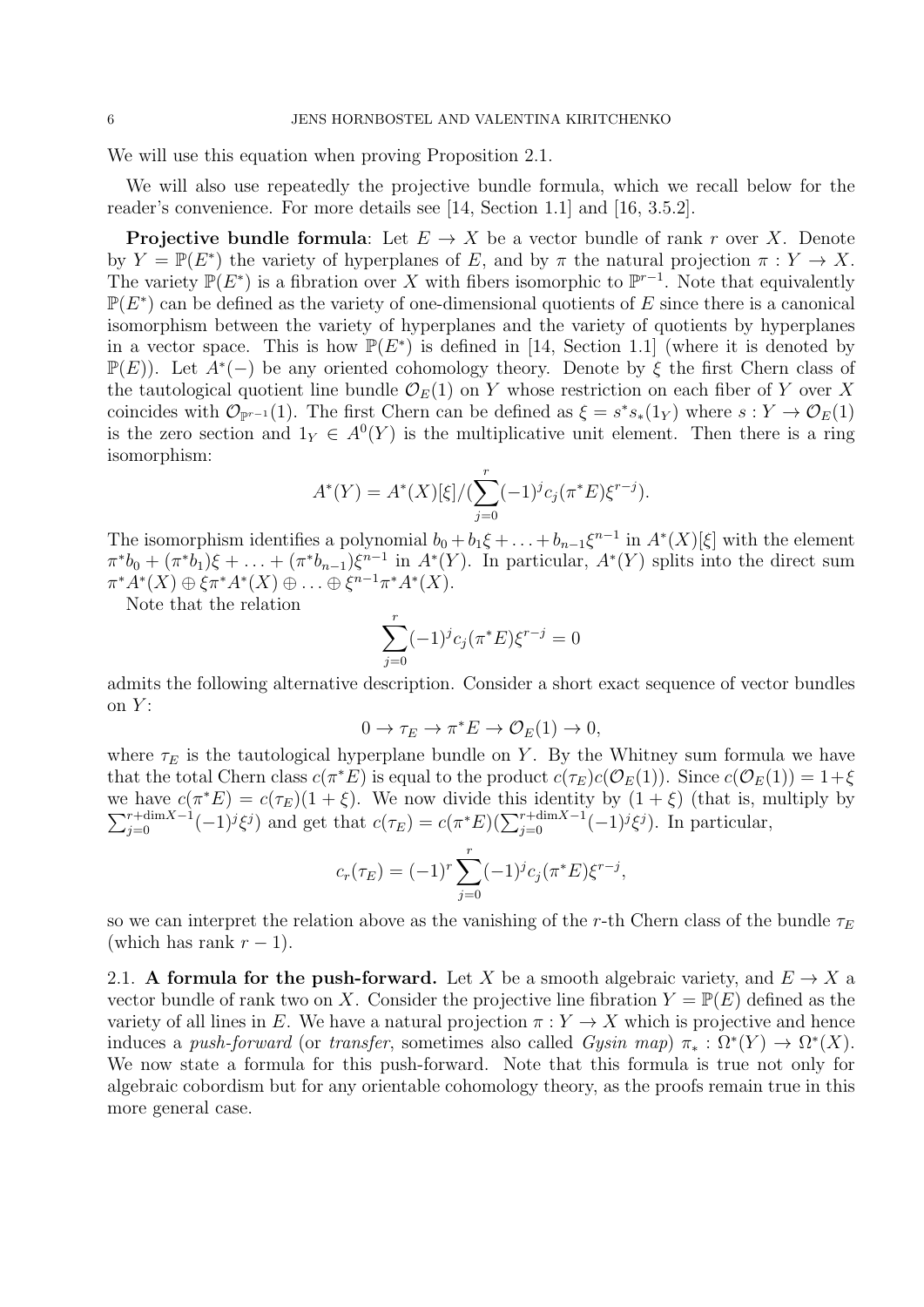Consider the ring of formal power series in two variables  $y_1$  and  $y_2$  with coefficients in  $\Omega^*(X)$ . Define the operator  $A$  on this ring by the formula

$$
A(f) = (1 + \sigma) \frac{f}{F(y_1, \chi(y_2))},
$$

where  $[\sigma(f)](y_1, y_2) := f(y_2, y_1)$ . Here F is the universal formal group law (or more generally, the one of the orientable cohomology theory one considers) and  $\chi$  is the inverse for the formal group law F, that is,  $\chi$  is uniquely determined by the equation  $F(x, \chi(x)) = 0$  (we use notation from  $[14, 2.5]$ . The operator A is an analog of the *divided difference operator* introduced in [1, 10]. In the case of Chow rings, our definition coincides with the classical divided difference operator, since the formal group law for Chow ring is additive, that is,  $F(x, y) = x + y$  and  $\chi(x) = -x$ . Though  $A(f)$  is defined as a fraction, it is easy to write it as a formal power series as well (see Section 5). Such a power series is unique since  $F(y_1, \chi(y_2)) = y_1 - y_2 + ...$  is clearly not a zero divisor. E.g. we have

$$
A(1) = \frac{x + \chi(x)}{x\chi(x)} = q(x, \chi(x)) = -a_{11} - a_{12}(x + \chi(x)) + \dots,
$$

where  $x = F(y_1, \chi(y_2))$ , and  $q(x, y)$  is the power series uniquely determined by the equation  $F(x, y) = x + y - xyq(x, y)$ . In particular, since  $F(x, \chi(x)) = 0$  by definition of the power series  $\chi(x)$ , we have  $x + \chi(x) - x\chi(x)q(x,\chi(x)) = 0$  which justifies the second equality. For the last equality, we used computation of the first few terms of  $F(x, y)$  and  $\chi(x)$  from [14, 2.5]. Here  $a_{11}$ ,  $a_{12}$  etc. denote the coefficients of the universal formal group law, that is,

$$
F(x, y) = x + y + a_{11}xy + a_{12}xy^{2} + \dots
$$

The coefficients  $a_{ij}$  are the elements of the Lazard ring  $\mathbb{L}^*$ , e.g.  $a_{11} = -[\mathbb{P}^1]$ ,  $a_{12} = a_{21} =$  $[{\mathbb P}^1]^2 - {\mathbb P}^2$  (see [14, 2.5]). We also have

$$
A(y_1) = y_2A(1) + \frac{F(x, y_2) - y_2}{x} = y_2q(x, \chi(x)) - y_2q(x, y_2) + 1 = 1 + a_{12}y_1y_2 + \dots
$$

The pull-back  $\pi^*: \Omega^*(X) \to \Omega^*(Y)$  gives  $\Omega^*(Y)$  the structure of an  $\Omega^*(X)$ -module. Recall that by the projective bundle formula we have an isomorphism of  $\Omega^*(X)$ -modules

$$
\Omega^*(Y) \cong \pi^*\Omega^*(X) \oplus \xi \pi^*\Omega^*(X),
$$

where  $\xi = c_1(\mathcal{O}_E(1))$ . Since the push-forward is a homomorphism of  $\Omega^*(X)$ -modules, it is enough to determine the action of  $\pi_*$  on 1<sub>Y</sub> and on  $\xi$ . The following result is a special case of [21, Theorem 5.30], which gives an explicit formula for the push-forward  $\pi_*$  for vector bundles of arbitrary rank.

**Proposition 2.1.** [21, Theorem 5.30] Let  $\xi_1$  and  $\xi_2$  be the Chern roots of E, that is, formal variables satisfying the conditions  $\xi_1 + \xi_2 = c_1(E)$  and  $\xi_1 \xi_2 = c_2(E)$ . Then the push-forward acts on  $1_Y$  and  $\xi$  as follows:

$$
\pi_*(1_Y) = [A(1)](\xi_1, \xi_2),
$$
  

$$
\pi_*(\xi) = [A(y_1)](\xi_1, \xi_2),
$$

where  $A(1)$  and  $A(y_1)$  are the formal power series in two variables defined above.

Since  $A(1)$  and  $A(y_1)$  are symmetric in  $y_1$  and  $y_2$ , they can be written as power series in  $y_1 + y_2$  and  $y_1y_2$ . Hence, the right hand sides are power series in  $c_1(E)$  and  $c_2(E)$  and even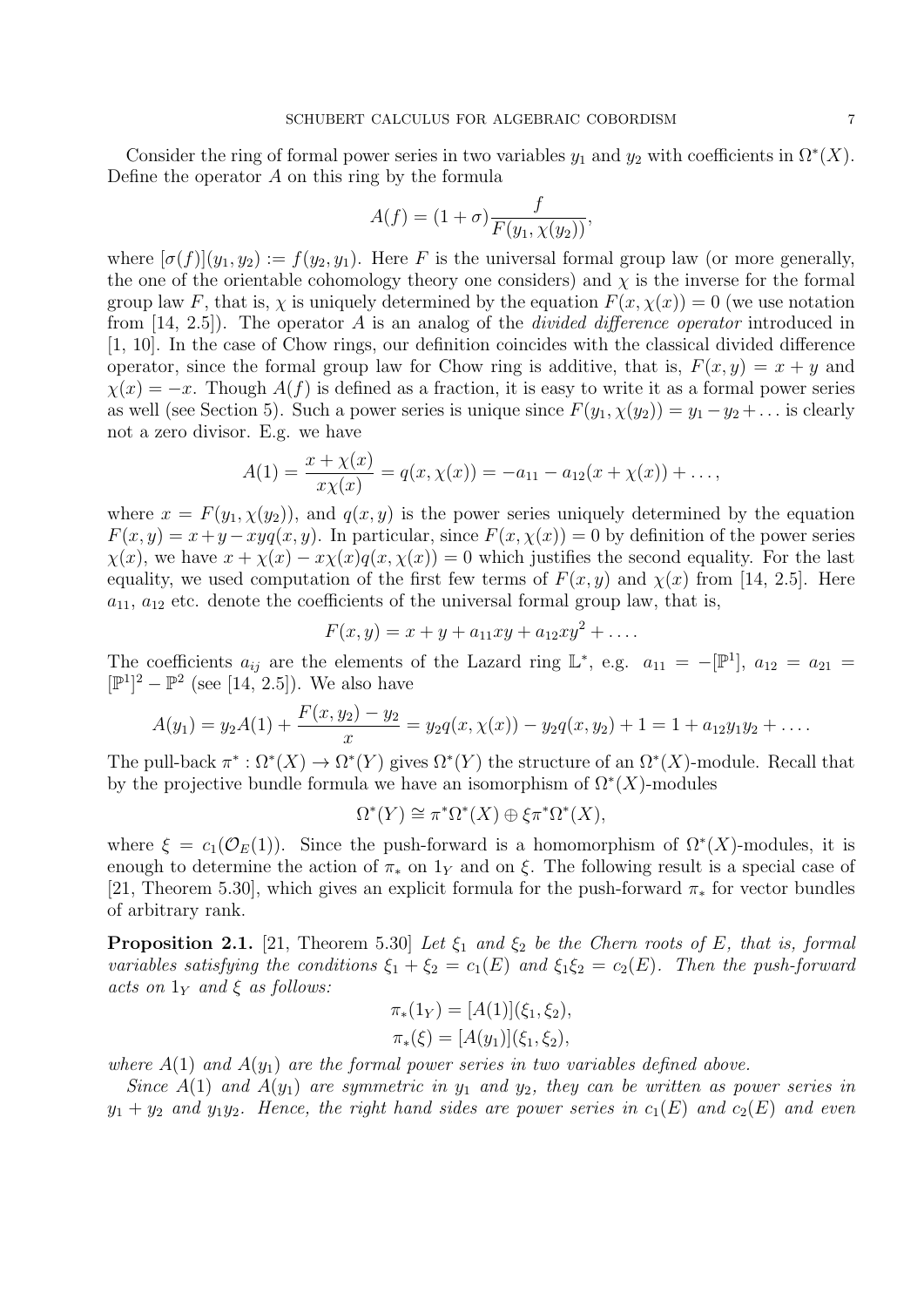polynomials (as all terms of degree greater than dim X will vanish by [15]). So the right hand sides indeed define elements in  $\Omega^*(X)$ .

For the Chow ring and  $K_0$ , analogous statements were proved in [10, Propositions 2.3,2.6] for certain morphisms  $Y \to X$ . Note that for both of these theories, the formula for  $\pi_*(\xi)$  reduces to  $\pi_*(\xi) = 1$  since the corresponding formal group laws do not contain terms of degree greater than two. As Vishik showed (see [21, Theorem 5.35]), his formula is equivalent to Quillens formula [18] for complex cobordism, as also proved by Shinder in the algebraic setting [19]. We give a new geometric proof of Proposition 2.1 (that is, of Vishik's formula for rank two bundles) based on the double point relation in algebraic cobordism.

*Proof.* First, note that replacing E with  $E_M = E \otimes M$  for an arbitrary line bundle M on X does not change the variety Y and the map  $\pi$ . However, this does change the tautological quotient line  $c_1(\mathcal{O}_E(1))$ . More precisely, we have the following isomorphism of line bundles on Y (compare e.g. [15, Proof of Lemma 7.1]):

$$
\pi^*M\otimes \mathcal{O}_E(1)=\mathcal{O}_{E_M}(1).
$$

Let us denote by  $\xi_M$  the first Chern class of the tautological quotient line bundle  $\mathcal{O}_{E_M}(1)$ . The identity above implies that  $\xi_M = F(\xi, \pi^* c_1(M))$  or equivalently  $\xi = F(\xi_M, \pi^* c_1(M^*))$ . Hence, to compute  $\pi_*\xi$  it is enough to compute  $\pi_*1_Y$  and  $\pi_*\xi_M$  for some M. It is convenient to choose  $M = L_1^*$  so that  $E_M$  has a trivial summand, and hence one of the Chern roots of  $E_M$  is zero. Thus we can assume that  $E = \mathcal{O}_X \oplus L$ . In this case, the second formula of Proposition 2.1 reduces to  $\pi_*\xi = 1$ , which is easy to show by similar methods as for the Chow ring. Namely, consider the natural embedding  $i : X = \mathbb{P}(\mathcal{O}_X) \to Y = \mathbb{P}(E)$ . Then  $\xi = i_*1_X$  by [14, Lemma 5.1.11]. Hence,  $\pi_*(\xi) = \pi_* i_* 1_X = 1_X$  since  $\pi \circ i = id_X$ .

It is more difficult to compute  $\pi_*1_Y$ , which is the cobordism class of  $[\pi : Y \to X]$ . For the Chow ring, it is zero by degree reasons, but for cobordisms it is not. E.g. even for a trivial bundle E we have  $[\pi : Y \to X] = [\pi : X \times \mathbb{P}^1 \to X] = -a_{11}1_X$ . We compute  $[\pi : Y \to X]$ by representing it as one of the terms in a suitable double point relation. Namely, consider the variety  $Z = Y \times_X Y$  and define three smooth hypersurfaces A, B and C on Z as follows:  $A = \{y \times i(\pi(y)) : y \in Y\}$ ,  $B = \{i'(\pi(y)) \times y : y \in Y\}$  and  $C = \{y \times y : y \in Y\}$ . Here  $i : X \to Y$ and  $i': X \to Y$  are the embeddings  $\mathbb{P}(\mathcal{O}_X) \to \mathbb{P}(E)$  and  $\mathbb{P}(L) \to \mathbb{P}(E)$ , respectively. Then it is easy to check (using again [14, Lemma 5.1.11]) that  $A = c_1(p_1^*\mathcal{O}_E(1)), B = c_1(p_2^*\mathcal{O}_{E\otimes L^*}(1))$ and  $C = c_1(\mathcal{O}_E(1) \boxtimes \mathcal{O}_{E \otimes L^*}(1)),$  where  $p_1, p_2$  are the projections of Z onto the first and the second factor, respectively. Hence, we have the FGL identity  $C = A + B - ABq(A, B)$  on Z, from which we can easily get the double point relation we need. Namely, apply  $\pi_* p_{1*}$  to both sides and get that

$$
[\pi: Y \to X] = \pi_* p_{1*} ABq(A, B),
$$

because the other two terms cancel out. The right hand side can be computed by the projection formula using that  $AB = \sigma_* 1_X$ , where  $\sigma : X \to Z$  sends x to  $i(x) \times i'(x)$ .

If we identify  $\Omega^*(Y)$  with the polynomial ring  $\Omega^*(X)[\xi]/(\xi^2-c_1(E)\xi+c_2(E))$  by the projective bundle formula, we can reformulate Proposition 2.1 as follows:

$$
\pi_*(f(\xi)) = [A(f(y_1))](\xi_1, \xi_2)
$$

for any polynomial f with coefficients in  $\Omega^*(X)$  (where  $f(y_1)$  in the right hand side is regarded as an element in  $\Omega^*(X)[[y_1, y_2]]$ . In this form, Proposition 2.1 is consistent with the classical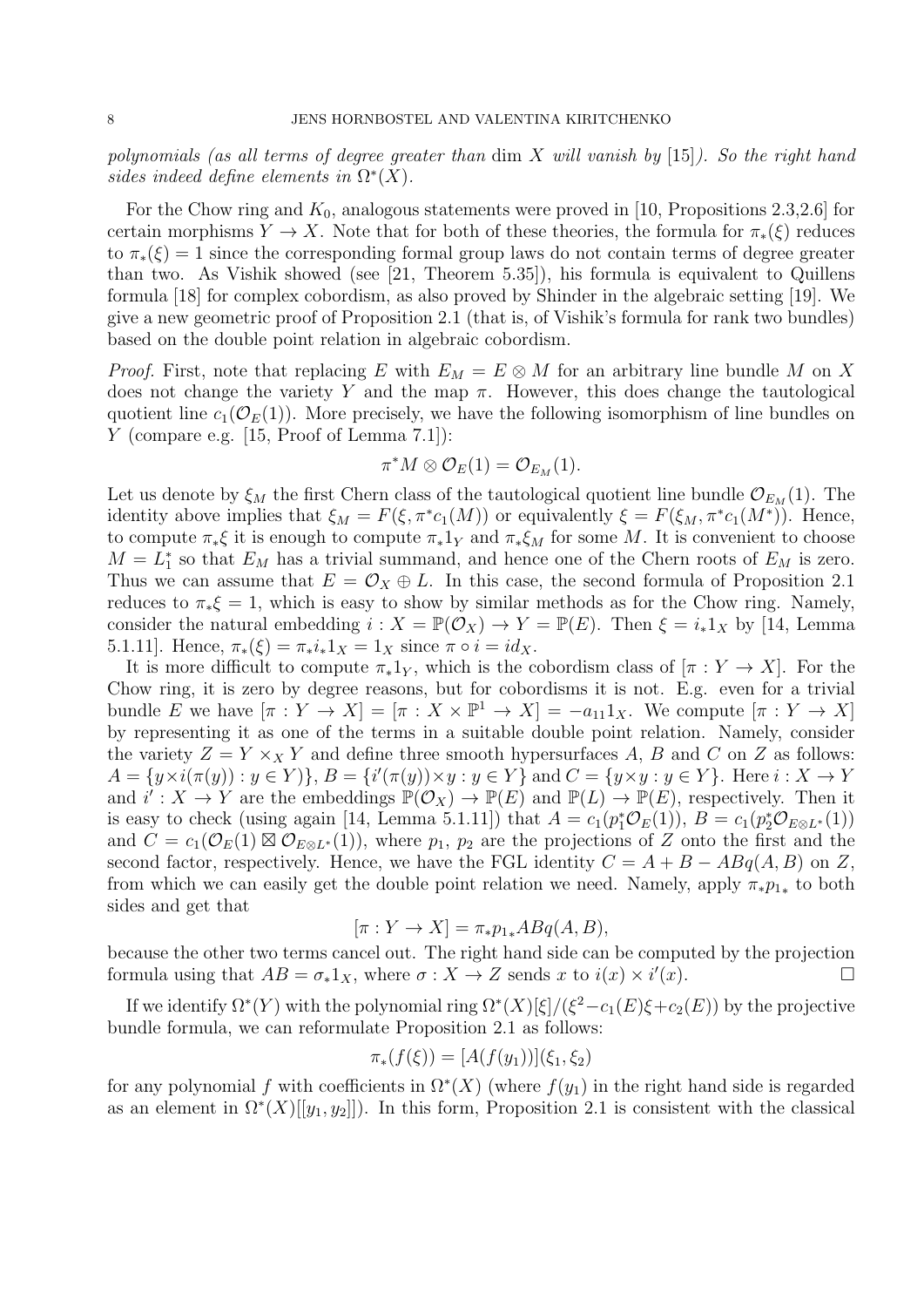formula for the push-forward in the case of Chow ring (cf. [16, Remark 3.5.4]). Indeed, since the formal group law for Chow ring is additive we have  $A(1) = \frac{1}{y_1 - y_2} + \frac{1}{y_2 -}$  $\frac{1}{y_2-y_1} = 0$  and  $A(y_1) = \frac{y_1}{y_1-y_2} + \frac{y_2}{y_2-y_1}$  $\frac{y_2}{y_2-y_1}=1.$ 

**Definition 2.2.** We define an  $\Omega^*(X)$ -linear operator  $A_{\pi}$  on  $\Omega^*(Y)$  as follows. We have an isomorphism

$$
\Omega^*(X)[[y_1, y_2]]/(y_1 + y_2 - c_1(E), y_1y_2 - c_2(E)) \cong \Omega^*(Y)
$$

given by  $f(y_1, y_2) \mapsto f(\xi, c_1(E) - \xi)$ ). Then the operator A on  $\Omega^*(X)[[y_1, y_2]]$  descends to an operator  $A_{\pi}$  on  $\Omega^*(Y)$ , which can be described using the above isomorphism as follows

$$
A_{\pi}: f(\xi, c_1(E) - \xi) \to [A(f(y_1, y_2))](\xi, c_1(E) - \xi).
$$

We also define a  $\Omega^*(X)$ -linear endomorphism  $\sigma_{\pi}$  of  $\Omega^*(Y)$  by the formula:

$$
\sigma_{\pi} : f(\xi, c_1(E) - \xi) = f(c_1(E) - \xi, \xi).
$$

The operator  $A_{\pi}$  is well-defined since A preserves the ideal  $(y_1 + y_2 - c_1(E), y_1y_2 - c_2(E)).$ Indeed, for any power series  $f(y_1, y_2)$  symmetric in  $y_1$  and  $y_2$  (in particular, for  $y_1 + y_2 - c_1(E)$ ) and  $y_1y_2 - c_2(E)$  and any power series  $g(y_1, y_2)$  we have  $A(fg) = fA(g)$ . The operator  $A_\pi$ decreases degrees by one, and its image is contained in  $\pi^*\Omega^*(X) \subset \Omega^*(Y)$ , which can be identified using the above isomorphism for  $\Omega^*(X)$  with the subring of symmetric polynomials in  $y_1$  and  $y_2$ . Proposition 2.1 tells us that the push-forward  $\pi_* : \Omega^*(Y) \to \Omega^*(X)$  is the composition of  $A_{\pi}$  with the isomorphism  $\pi^*\Omega^*(X) \cong \Omega^*(X)$ , which sends (under the above identifications) a symmetric polynomial  $f(y_1, y_2)$  into the polynomial  $g(c_1(E), c_2(E))$  such that  $g(y_1 + y_2, y_1y_2) = f(y_1, y_2)$ . Hence, we get the following corollary, which we will use in the sequel.

**Corollary 2.3.** The composition  $\pi^*\pi_* : \Omega^*(Y) \to \Omega^*(Y)$  is equal to the operator  $A_{\pi}$ .

$$
\pi^*\pi_* = A_\pi.
$$

In the special case  $Y = G/B$  and  $X = G/P_i$  (and this is the main application we have, see Section 3.2), the topological analogue of this formula appeared in [3, Corollary-Definition 1.9] for a different definition of  $A_{\pi}$ .

2.2. Algebraic cobordism groups of cellular varieties. We start with the definition of a cellular variety. The following definition is taken from [11, Example 1.9.1], other authors sometimes consider slight variations.

**Definition 2.4.** We say that a smooth variety X over k is "cellular" or "admits a cellular decomposition" if X has a filtration  $\emptyset = X_{-1} \subset X_0 \subset X_1 \subset ... \subset X_n = X$  by closed subvarieties such that the  $X_i - X_{i-1}$  are isomorphic to a disjoint union of affine spaces  $\mathbb{A}^{\tilde{d}_i}$  for all  $i = 0, ..., n$ , which are called the "cells" of  $X$ .

Examples of cellular varieties include projective spaces and more general Grassmannians, and complete flag varieties  $G/B$  where G is a split reductive group and B is a Borel subgroup.

The following theorem is a corollary of [22, Corollary 2.9]. We thank Sascha Vishik for explaining to us how it can be deduced using the projective bundle formula. The main point is that for  $d = \dim X$  and i an arbitrary integer, one has for  $A = \Omega$  that  $\Omega^{i}(X) =: \Omega_{d-i}(X)$  is isomorphic to  $Hom(A(d-i)[2(d-i)], M(X))$  using that in the notation of loc. cit.  $Hom(A(d-i)[2d-p])$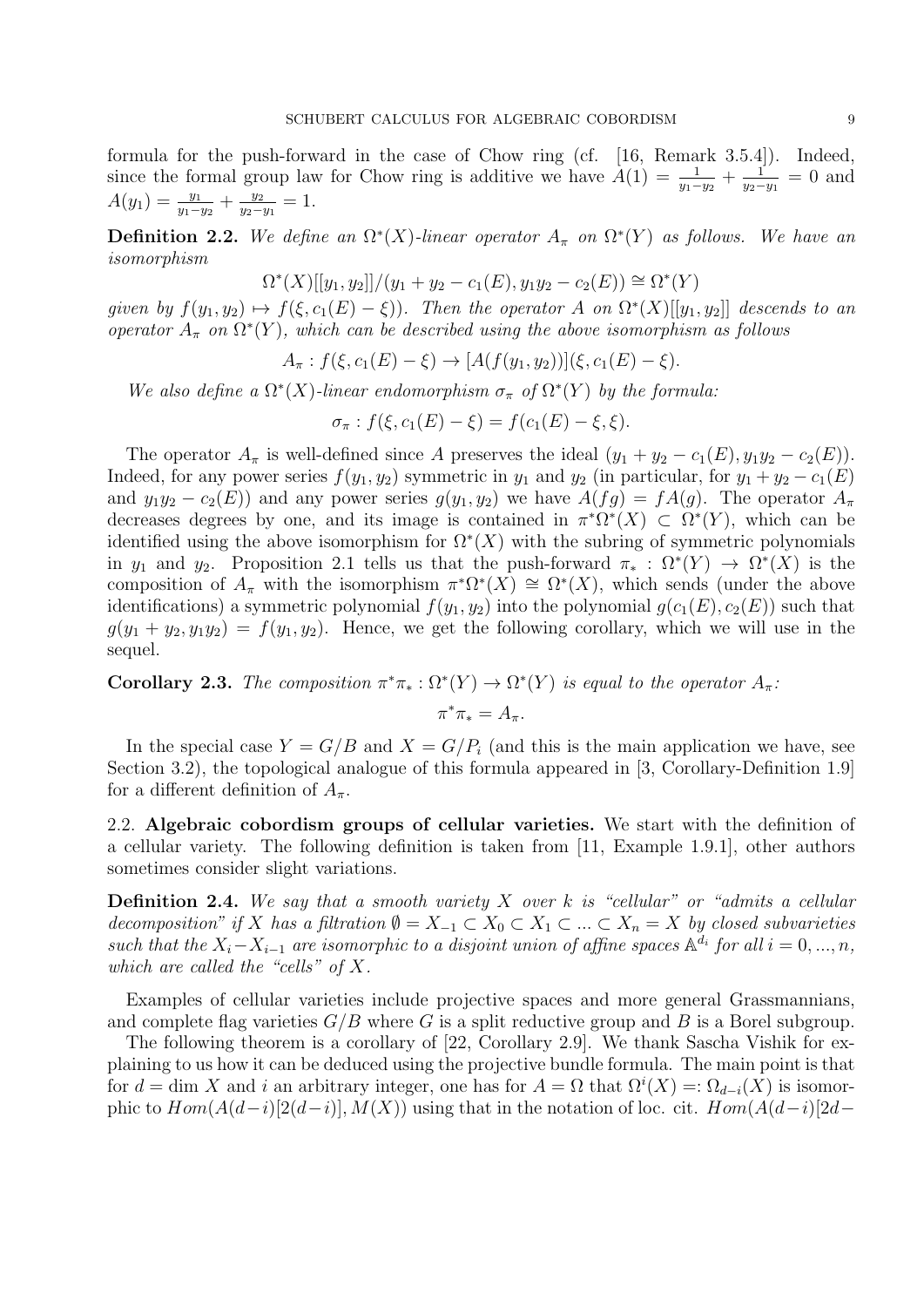$2i$ ,  $M(X)$ ) is a direct summand in  $Hom(M(\mathbb{P}^{d-i}), M(X)) = A_{d-i}(\mathbb{P}^{d-i} \times X) = \bigoplus_{j=0}^{d-i} A_{d-i-j}(X)$ , and it is not difficult to see that it corresponds to the summand with  $j = 0$ .

**Theorem 2.5.** Let X be a variety with a cellular decomposition as in the definition above. Then we have an isomorphism of graded abelian groups (and even of  $\mathbb{L}$ -modules)

$$
\Omega^*(X) \cong \bigoplus_i \mathbb{L}[d_i]
$$

where the sum is taken over the cells of X. There is a basis in  $\Omega^*(X)$  given by resolutions of cell closures (choose one resolution for each cell).

The second statement of this theorem follows from the first one if we show that the cobordism classes of resolutions of the cell closures generate  $\Omega^*(X)$ . This can be deduced from the analogous statement for the Chow ring using [14, Theorem 1.2.19, Remark 4.5.6]. For complex cobordism of topological complex cellular spaces, the corresponding theorem simply follows from an iterated use of the long exact localization sequence which always splits as everything in sight has MU<sup>∗</sup> -groups concentrated in even degrees only. Note also that in the topological case, the Atiyah-Hirzebruch spectral sequence degenerates for these spaces, which allows to transport information from singular cohomology to complex cobordism. As Morel points out, the analogous motivic spectral sequence invented by Hopkins-Morel (unpublished) converging to algebraic cobordism does not in general degenerate even for the point  $Spec(k)$ , because the one converging to algebraic K-theory does not.

We now turn to the ring structure. First, we note that if  $k = \mathbb{C}$ , then there is a map of graded rings and even of L-algebras  $\Omega^*(X) \to MU^{2*}(X(\mathbb{C})^{an})$  by universality of algebraic cobordism [14, Example 1.2.10]. Using the geometric description of push-forwards both for  $\Omega^*$  and  $MU^*$ and the fact that the above morphism respects push-forwards [14] as well as [15], we may describe this map explicitly by mapping an element  $[Y \to X]$  of  $\Omega^*(X)$  to  $[Y(\mathbb{C})^{an} \to X(\mathbb{C})^{an}]$ in  $MU^{2*}(X(\mathbb{C})^{an})$ . As both product structures are defined by taking cartesian products of the geometric representatives and pulling it back along the diagonal of X resp.  $X(\mathbb{C})^{an}$ , we see that this map does indeed preserve the graded L-algebra structure. Also, for any embedding  $k \to \mathbb{C}$ we obtain a ring homomorphism from algebraic cobordism over k to algebraic cobordism over C.

For the flag variety of  $GL_n$ , this is an isomorphism by Theorem 2.6 below which is also valid for  $MU^*$ , as both base change from k to  $\mathbb C$  and complex topological realization respect products and first Chern classes. For general cellular varieties, it is still an isomorphism. This is probably known to the experts, we provide a proof in the appendix.

For some varieties X, the ring structure of  $\Omega^*(X)$  can be completely determined using the projective bundle formula [14, Section 1.1]. This is the case for the variety of complete flags for  $G = GL_n$  (see Theorem 2.6 below) and also for Bott-Samelson resolutions of Schubert cycles in a complete flag variety for any reductive group  $G$  (see Section 3).

2.3. Borel presentation for the flag variety of  $GL_n$ . We now turn to the case of the complete flag variety X for  $G = GL_n(k)$ . The points of X are identified with *complete flags* in  $k<sup>n</sup>$ . A complete flag is a strictly increasing sequence of subspaces

$$
F = \{ \{0\} = F^0 \subset F^1 \subset F^2 \subset \ldots \subset F^n = k^n \}
$$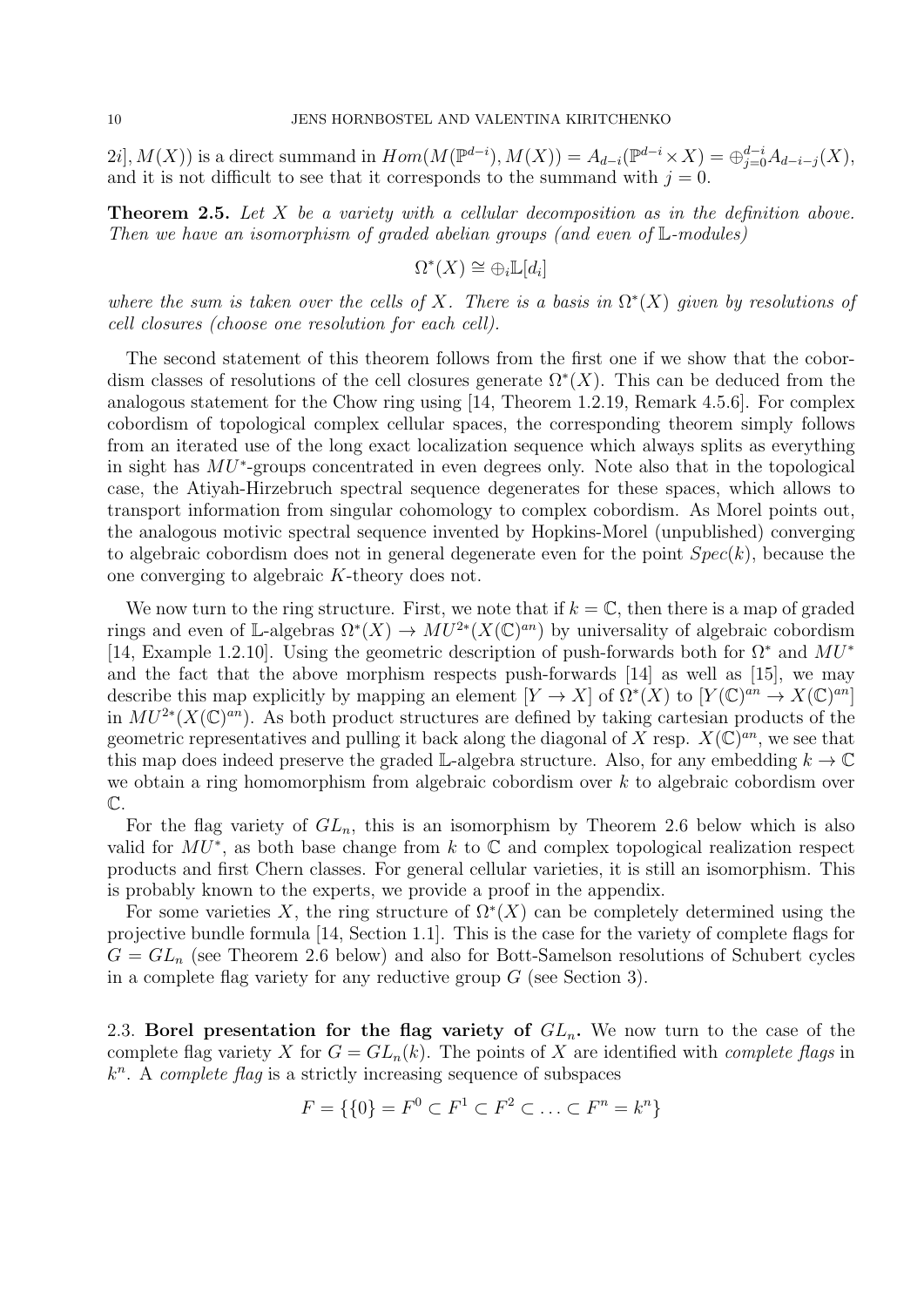with  $\dim(F^k) = k$ . The group G acts transitively on the set of all flags, and the stabilizer of a point is isomorphic to a Borel subgroup  $B \subset G$ , which makes  $X = G/B$  into a homogeneous space under  $G$ . By this definition,  $X$  has structure of an algebraic variety.

Note that over  $\mathbb C$ , one may equivalently define the flag variety X to be the homogeneous space  $K/T$  under the maximal compact subgroup  $K\subset G$ , where T is a maximal compact torus in K (that is, the product of several copies of  $S^1$ ) [2]. E. g., for  $G = GL_n(\mathbb{C})$  (resp.  $SL_n(\mathbb{C})$ ), the maximal compact subgroup is  $U(n)$  (resp.  $SU(n)$ ). This is the language in which many of the definitions and results in [1], [2] and [4] are stated. We sometimes allow ourselves to use those definitions and results which do carry over to the "algebraic" case (reductive groups over k) without mentioning explicitly the obvious changes that have to be carried out.

There are *n* natural line bundles  $L_1, \ldots, L_n$  on X, namely, the fiber of  $L_i$  at the point F is equal to  $F^i/F^{i-1}$ . Put  $x_i = c_1(L_i)$ , where the first Chern class  $c_1$  with respect to algebraic cobordism is defined in [14]. Note that our definition of  $x_i$  differs by sign from the one in [16]. The following result on the algebraic cobordism ring is an analog of the Borel presentation for the singular cohomology ring of a flag variety. In fact, it holds for any orientable cohomology theory since its proof only uses the projective bundle formula.

**Theorem 2.6.** Let  $A^*(-)$  be any orientable cohomology theory (e.g.  $CH^*(-)$  or  $\Omega^*(-)$ ). Then the ring  $A^*(X)$  is isomorphic as a graded ring to the ring of polynomials in  $x_1, \ldots, x_n$  with coefficients in the coefficient ring  $A^*(pt)$  and  $deg(x_i) = 1$ , quotient by the ideal S generated by the symmetric polynomials of strictly positive polynomial degree:

$$
A^*(X) \simeq A^*(pt)[x_1,\ldots,x_n]/S.
$$

More generally, let E be a vector bundle of rank n over a smooth variety Y and  $F(E)$  be the flag variety relative to this bundle. Then we have an isomorphism of graded rings

$$
A^*(\mathbb{F}(E)) \simeq A^*(pt)[x_1, ..., x_n]/I
$$

where I is the ideal generated by the relations  $e_k(x_1,..,x_n) = c_k(E)$  for  $1 \leq k \leq n$  with  $e_k$ denoting the k-th elementary symmetric polynomial.

Proof. The proof of [16, Theorem 3.6.15] for the Chow ring case can be slightly modified so that it becomes applicable to any other orientable theory  $A^*$ . Namely, for an arbitrary oriented cohomology theory  $A^*$ , it is more convenient to dualize the geometric argument in [16, Theorem 3.6.15] because we can no longer use that  $c_i(E) = (-1)^i c_i(E^*)$  for a vector bundle E (which is used implicitly several times in the proof of [16, Theorem 3.6.15]). That is, we start with the variety of partial flags  $P_i = \{ F^{n-i} \subset F^{n-i+1} \subset \ldots \subset F^n = k^n \}$  (e. g.  $P_1$  is the variety of hyperplanes in  $k^n$  and  $P_{n-1} = X$ ). The rest of the argument is completely analogous to the proof of [16, Theorem 3.6.15]. We give the details below for the reader's convenience.

Denote by  $\mathcal{W}_j$  the corresponding tautological vector bundle of rank j over  $P_i$ , where  $j \geq n-i$ (that is, the fiber of  $\mathcal{W}_j$  over a point  $\{F^{n-i} \subset F^{n-i+1} \subset \ldots \subset F^n\}$  is equal to  $F_j$ ). In particular, L<sub>i</sub> defined above is equal to  $\mathcal{W}_i/\mathcal{W}_{i-1}$ . Put  $x_i = c_1(L_i)$ . As  $P_i = \mathbb{P}((\mathcal{W}_{n-i+1})^*)$  is the projective bundle over  $P_{i-1}$  and the line bundle  $\mathcal{O}_{W_{n-i+1}}(1)$  is isomorphic to  $L_{n-i+1}$ , the projective bundle formula for orientable cohomology theories [14, Section 1.1] yields

$$
A^*(P_i) \cong A^*(P_{i-1})[x_{n-i+1}]/(\sum_{j=0}^{n-i+1} (-1)^j c_j (\mathcal{W}_{n-i+1}) x_{n-i+1}^{n-i+1-j}).
$$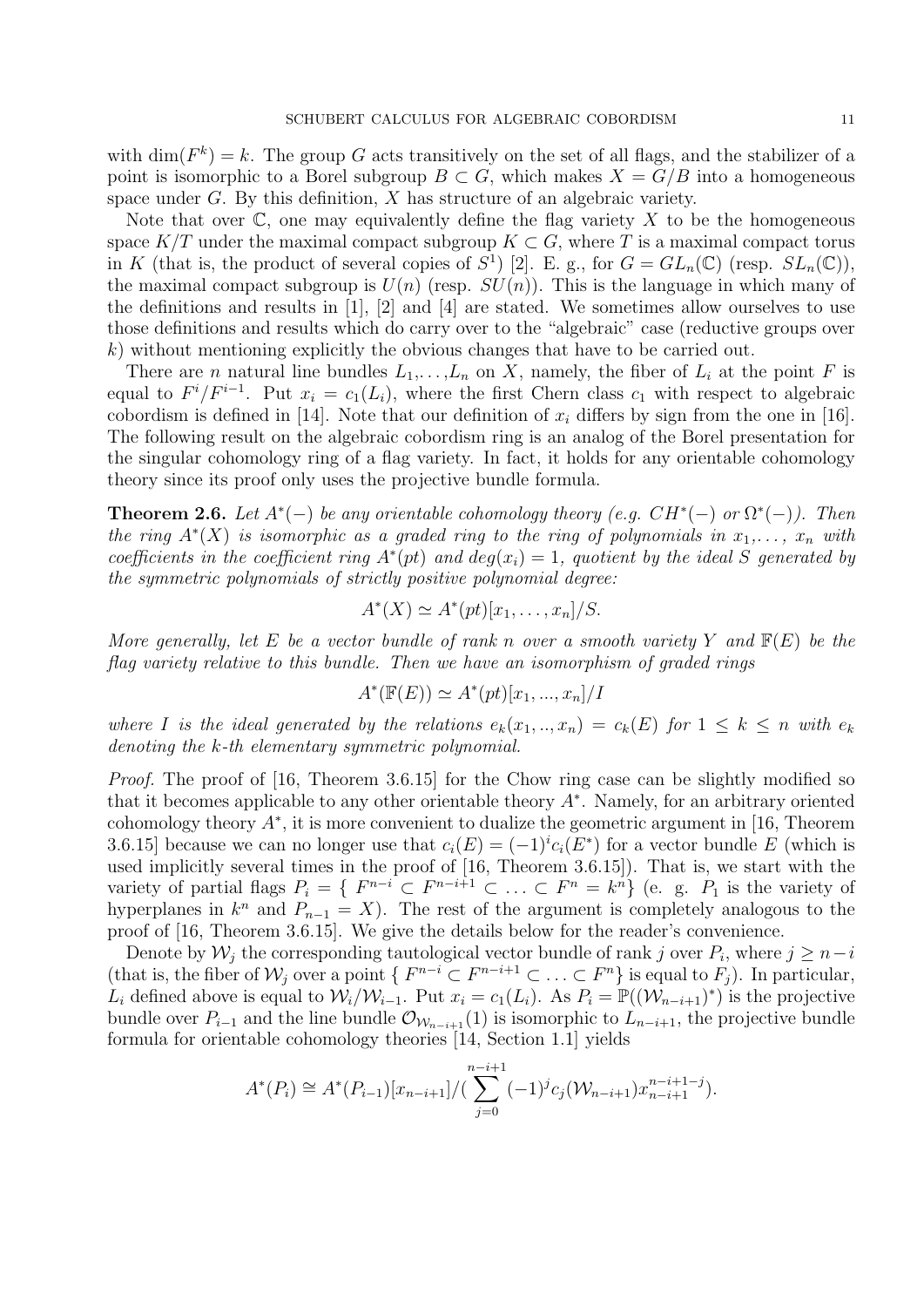Or, using the above interpretation of the relation in the projective bundle formula and the short exact sequence of vector bundles on  $P_i$ 

$$
0 \to \mathcal{W}_{n-i} \to \mathcal{W}_{n-i+1} \to L_{n-i+1} \to 0
$$

we get

$$
A^*(P_i) \cong A^*(P_{i-1})[x_{n-i+1}]/(c_{n-i+1}(\mathcal{W}_{n-i})).
$$

It remains to compute  $c_{n-i+1}(\mathcal{W}_{n-i})$ . This can be done by induction on i starting from  $i=0$ (in which case  $\mathcal{W}_n$  is a trivial line bundle) and applying the Whitney sum formula to the short exact sequence of vector bundles above. We get  $c(W_{n-i}) = \prod_{j=n-i+1}^{n} c(L_j)^{-1} = \prod_{j=n-i+1}^{n} (1 +$  $(x_j)^{-1} = \sum_{k\geq 0} (-1)^k h_k(x_{n-i+1},\ldots,x_n)$ , where  $h_k(x_{n-i+1},\ldots,x_n)$  denotes the sum of all monomials of degree k in  $x_{n-i+1},...,x_n$ . In particular,  $c_{n-i+1}(\mathcal{W}_{n-i}) = (-1)^{n-i+1} h_{n-i+1}(x_{n-i+1},...,x_n)$ . From this we deduce that

$$
A^*(P_i) \cong A^*(P_{i-1})[x_{n-i+1}]/(h_{n-i+1}(x_{n-i+1},\ldots,x_n)),
$$

and hence

$$
A^*(P_n) \cong A^*(pt)[x_1,\ldots,x_n]/(h_n(x_n),h_{n-1}(x_{n-1},x_n),\ldots,h_1(x_1,\ldots,x_n)).
$$

The ideal generated by the relations  $h_{n-i+1}(x_{n-i+1},\ldots,x_n)$  is exactly S, which is easy to check starting with the recurrence relation

$$
h_i(x_1,...,x_n) = h_i(x_i,...,x_n) + \sum_{j
$$

The proof of the more general case is completely analogous to the proof of [16, Proposition 3.8.1]. Note that the proof of [16, Proposition 3.8.1] does not really use [16, Theorem 3.6.15] as an induction base (despite the claim in the proof) and in fact gives another proof for [16, Theorem 3.6.15, which is also applicable to an arbitrary oriented cohomology theory.  $\Box$ 

**Remark 2.7.** The proof immediately implies that the class of a point in  $A^*(X)$  is equal to  $x_n^{n-1}x_{n-1}^{n-2}\cdots x_2$ . Since  $x_n^{n-1}x_{n-1}^{n-2}\cdots x_2 = \frac{1}{n}$  $\frac{1}{n!} \prod_{i > j} (x_i - x_j) \mod S$  (which is easy to show by induction on *n* using that  $(x_n - x_{n-1}) \cdots (x_n - x_1) = nx_n^{n-1} \mod S$  we also have that the class of a point can be represented by the polynomial  $\Delta_n = \frac{1}{n}$  $\frac{1}{n!} \prod_{i > j} (x_i - x_j).$ 

Note that the proof also gives an explicit formula for the classes of one-dimensional Schubert cycles  $X_1 = X_{s_{\gamma_1}}, \ldots, X_{n-1} = X_{s_{\gamma_{n-1}}}$  in X corresponding to the simple roots  $\gamma_1, \ldots, \gamma_{n-1}$  of  $GL_n$ (see the beginning of Section 3 for the definition of the Schubert cycles  $X_w$  for w in the Weyl group of G). The cycle  $X_k$  consists of flags  $F = \{0\} = F^0 \subset F^1 \subset F^2 \subset \ldots \subset F^n = k^n\}$  such that all  $F^i$  except for  $F^k$  are fixed. Then the class of  $X_k$  is equal to the class of a point divided by  $x_{k+1}$ . Indeed, to get the class of  $X_k \subset X$  we should take the point in  $P_{n-k-1}$  corresponding to the fixed partial flag  $\{F^{k+1} \subset F^{k+2} \subset \ldots \subset F^n = k^n\}$  and then take a line in a fiber of the projective bundle  $P_{n-k} \to P_{n-k-1}$  over this point. Namely, the line will consist of all hyperplanes in  $F^{k+1}$  that contain the fixed codimension two subspace  $F^{k-1}$ . Again it is easy to show by induction on *n* that the polynomial  $x_n^{n-1}x_{n-1}^{n-2}\cdots x_2/x_k$  is equal to  $2\Delta_n/(x_{k+1}-x_k)$ modulo the ideal S.

Note that the Borel presentation for singular cohomology implies, in particular, that Picard group of the flag variety is generated (as an abelian group) by the first Chern classes of the line bundles  $L_1,\ldots,L_n$  the only nontrivial relation being  $\sum c_1(L_i) = 0$ . In what follows, we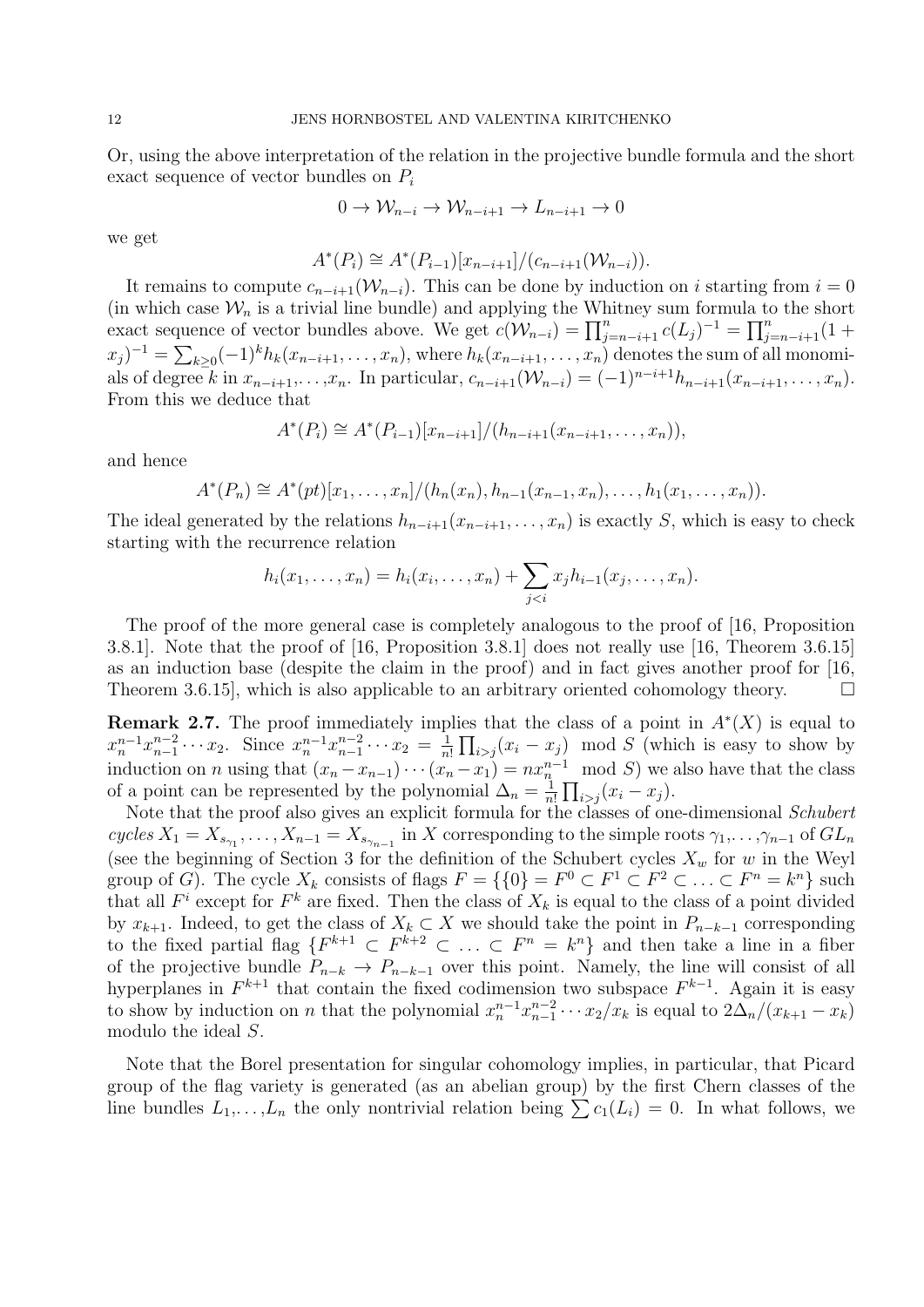will also use the following alternative description of the Picard group of  $X$ . Recall that each strictly dominant weight  $\lambda$  of G defines an irreducible representation  $\pi_{\lambda}: G \to GL(V_{\lambda})$  and an embedding  $G/B \to \mathbb{P}(V_\lambda)$ . Hence, to each strictly dominant weight  $\lambda$  of G we can assign a very ample line bundle  $L(\lambda)$  on X by taking the pull-back of the line bundle  $\mathcal{O}_{\mathbb{P}(V_{\lambda})}(1)$  on  $\mathbb{P}(V_{\lambda})$ . The map  $\lambda \mapsto L(\lambda)$  extended to non-dominant weights by linearity gives an isomorphism between the Picard group of X and the weight lattice of  $G$  [5, 1.4.3]. In particular, for the line bundles above we have  $L_i = L(-e_i)$  where  $e_i$  is the weight of  $GL_n$  given by the *i*-th entry of the diagonal torus in  $GL_n$ .

We now compute  $c_1(L(\alpha_i))$  as a polynomial in  $x_1,\ldots,x_n$ . Let  $\gamma_1,\ldots,\gamma_{n-1}$  be the simple roots of G (that is,  $\gamma_i = e_i - e_{i+1}$ ). We can express the line bundles  $L(\gamma_i)$  in terms of the line bundles  $L_1,\ldots,L_n$ . Since  $L_i = L(-e_i)$  and  $\gamma_i = e_i - e_{i+1}$ , we have that the line bundle  $L(\gamma_i)$  is isomorphic to  $L_i^{-1} \otimes L_{i+1}$ . In particular, we can compute

$$
c_1(L(\gamma_i)) = c_1(L_i^{-1} \otimes L_{i+1}) = F(\chi(x_i), x_{i+1}).
$$

E.g. by the formulas for  $F(x, y)$  and  $\chi(x)$  from [14, 2.5] the first few terms of  $c_1(L(\gamma_i))$  look as follows

$$
c_1(L(\gamma_i)) = -x_i + x_{i+1} + a_{11}x_i^2 - a_{11}x_ix_{i+1} + \dots,
$$

where  $a_{11} = -[\mathbb{P}^1]$ .

In what follows, we will use the isomorphism  $W \cong S^n$ . The simple reflection  $s_\alpha$  for any root  $\alpha = e_i - e_j$  acts on the weight lattice (spanned by the weights  $e_1, \ldots, e_n$ , which form an orthonormal basis) by the reflection in the plane perpendicular to  $e_i - e_j$  and hence permutes the weights  $e_1, \ldots, e_n$  by the transposition  $(i, j)$ .

#### 3. Schubert calculus for algebraic cobordism of flag varieties

In this section, we assume that  $G$  is an arbitrary connected split reductive group unless we explicitly mention that  $G = GL_n(k)$ , and  $X = G/B$  is the complete flag variety for G. We now investigate the ring structure of  $\Omega^*(X)$  in more geometric terms.

3.1. Schubert cycles and Bott-Samelson resolutions. Recall that the flag variety  $X$  is cellular with the following cellular decomposition into Bruhat cells. Let us fix a Borel subgroup B. For each element  $w \in W$  of the Weyl group of G, define the Bruhat (or Schubert) cell  $C_w$ as the B–orbit of the the point  $wB \in G/B = X$  (we identify the Weyl group with  $N(T)/T$ for a maximal torus T of G inside B). The Schubert cycle  $X_w$  is defined as the closure of  $C_w$  in X. The dimension of  $X_w$  is equal to the length of w [1]. Recall that the length of an element  $w \in W$  is defined as the minimal number of factors in a decomposition of w into the product of simple reflections. Recall also that for each *l*-tuple  $I = (\alpha_1, \dots, \alpha_l)$  of simple roots of G, one can define the Bott-Samelson resolution  $R_I$  (which has dimension l) together with the map  $r_I : R_I \to X$ . Bott-Samelson resolutions are smooth. Consequently, for any I the map  $r_I: R_I \to X$  represents an element in  $\Omega^*(X)$  which we denote by  $Z_I$ .

Denote by  $s_{\alpha} \in W$  the reflection corresponding to a root  $\alpha$ , and by  $s_I$  the product  $s_{\alpha_1} \cdots s_{\alpha_l}$ . If the decomposition  $s_I = s_{\alpha_1} \cdots s_{\alpha_l}$  defined by I is reduced (that is,  $s_I$  can not be written as a product of less than l simple reflections, or equivalently, the length of  $s_I$  is equal to l), then the image  $r_I(R_I)$  coincides with the Schubert cycle  $X_{s_I}$  (which we will also denote by  $X_I$ ). The dimension of  $X_I$  in this case is also equal to l and the map  $r_I : R_I \to X_I$  is a birational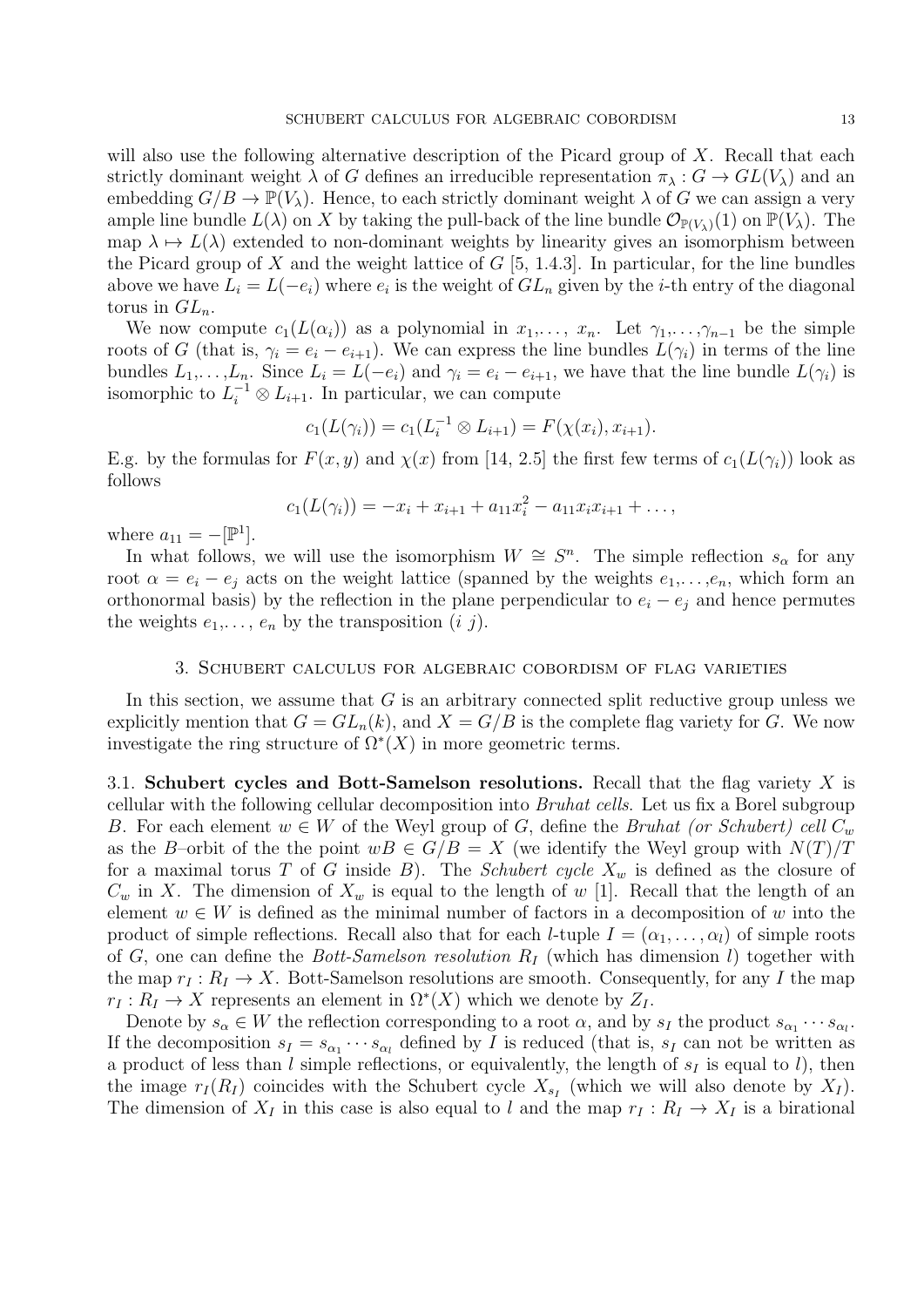isomorphism. In this case, the variety  $R_I$  is a resolution of singularities for the Schubert cycle  $X_I$ .

Bott-Samelson resolutions were introduced by Bott and Samelson in the case of compact Lie groups, and by Demazure in the case of algebraic semisimple groups [10]. There are several equivalent definitions, see e. g. [6, 10, 16]. We will use the definition below (which follows easily from [6, 2.2]), since it is most suited to our needs. Namely,  $R_I$  is defined by the following inductive procedure starting from  $R_{\emptyset} = pt = Spec(k)$  (in what follows we will rather denote  $R_{\emptyset}$  by  $R_e$ ). For each j-tuple  $J = (\alpha_1, \ldots, \alpha_j)$  with  $j < l$ , denote by  $J \cup \{j+1\}$  the  $(j+1)$ tuple  $(\alpha_1,\ldots,\alpha_j,\alpha_{j+1})$ . Define  $R_{J\cup\{j+1\}}$  as the fiber product  $R_J\times_{G/P_{j+1}}G/B$ , where  $P_{j+1}$ is the minimal parabolic subgroup corresponding to the root  $\alpha_{j+1}$ . Then the map  $r_{J\cup\{j+1\}}$ :  $R_{J\cup\{j+1\}} \to X$  is defined as the projection to the second factor. In what follows, we will use that  $R_J$  can be embedded into  $R_{J\cup \{j+1\}}$  by sending  $x \in R_J$  to  $(x, r_J(x)) \in R_J \times_{G/P_{j+1}} G/B$ .

In particular, one-dimensional Bott-Samelson resolutions are isomorphic to the corresponding Schubert cycles. It is easy to show that any two-dimensional Bott-Samelson resolution  $R_I$  for a reduced I is also isomorphic to the corresponding Schubert cycle. More generally,  $R_I$  is isomorphic to  $X_I$  if and only if all simple roots in I are pairwise distinct (in particular, the length of I should not exceed the rank of G). The simplest example where  $R_I$  and  $X_I$  are not isomorphic for a reduced I is  $G = GL_3$  and  $I = (\gamma_1, \gamma_2, \gamma_1)$  (where  $\gamma_1$ ,  $\gamma_2$  are two simple roots of  $GL_3$ ).

It is easy to show that  $R_{J\cup\{j+1\}}$  is the projectivization of the bundle  $r_J^*\pi_{j+1}^*E$ , where E is the rank two vector bundle on  $G/P_{i+1}$  defined in the next subsection and  $\pi_{i+1} : G/B \to G/P_{i+1}$  is the natural projection. This is the definition used in [4]. In the topological setting, the vector bundle  $r_J^*\pi_{j+1}^*E$  splits into the sum of two line bundles [4] but in in the algebro-geometric setting this is no longer true (though  $r_J^*\pi_{j+1}^*E$  still contains a line subbundle as follows from the proof of Lemma 3.4).

This definition of  $R_I$  allows to describe easily (by repeated use of the projective bundle formula) the ring structure of the cobordism ring  $\Omega^*(R_I)$ . It also implies that  $R_I$  is cellular with  $2^l$  cells labeled by all subindices  $J \subset I$ .

The cobordism classes  $Z_I$  of Bott-Samelson resolutions generate  $\Omega^*(X)$  but do not form a basis. The following proposition is an immediate corollary of Theorem 2.5. An analogous statement for complex cobordism is proved in [4, Proposition 1] by using the Atiyah-Hirzebruch spectral sequence (as mentioned in Section 2).

**Proposition 3.1.** As an L-module, the algebraic cobordism ring  $\Omega^*(X)$  of the flag variety is freely generated by the Bott-Samelson classes  $Z_{I(w)}$  where  $w \in W$  and  $I(w)$  defines a reduced decomposition for w (we choose exactly one  $I(w)$  for each w).

There is no canonical choice for a decomposition  $I(w)$  of a given element w in the Weyl group. From the geometric viewpoint it is more natural to consider all Bott-Samelson classes at once (including those for non-reduced I) even though they are not linearly independent over  $\mathbb{L}$ . So throughout the rest of the paper we will not put any restrictions on the multiindex I.

3.2. Schubert calculus. We will now describe the cobordism classes  $Z_I$  as polynomials in the first Chern classes of line bundles on  $X$ . This allows us to compute products of Bott-Samelson resolutions and hence achieves the goal of a Schubert calculus for algebraic cobordism.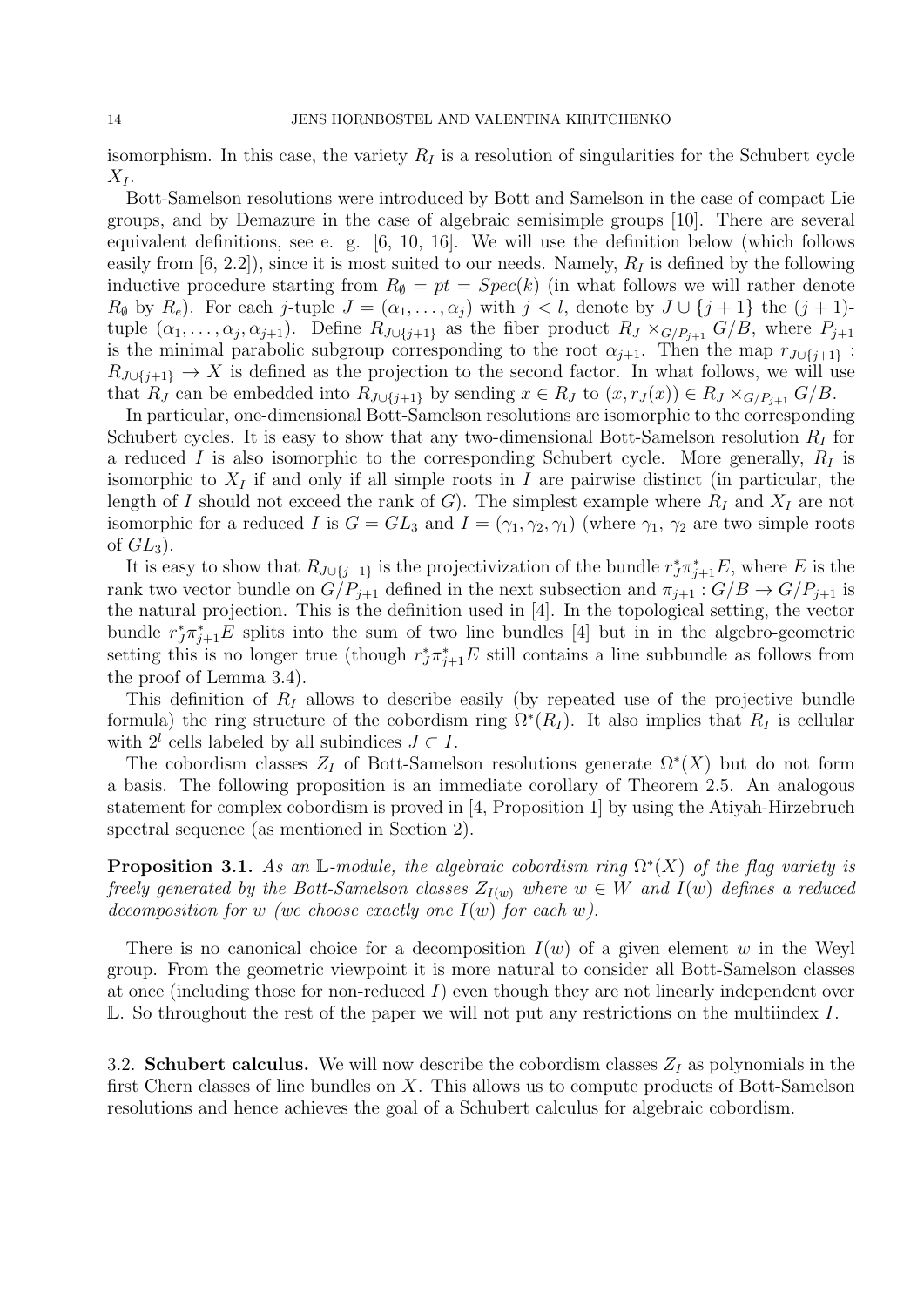We first define operators  $A_i$  on  $\Omega^*(X)$  following the approach of the previous section (see Definition 2.2). These operators generalize the *divided difference operators* on the Chow ring  $CH<sup>*</sup>(X)$  defined in [1, 10, 8] to algebraic cobordism.

We first define operators  $A_i$  for  $GL_n$  since in this case the Borel presentation allows to make them more explicit. We start with the subgroup  $B$  of upper triangular matrices and the diagonal torus, which yields an isomorphism  $W \cong S_n$ . Under this isomorphism, the reflection  $s_\alpha$  with respect to a root  $\alpha = e_i - e_j$  goes to the transposition  $(i, j)$  (see the end of Section 2). For each positive root  $\alpha$  of G, we define the operators  $\sigma_{\alpha}$  and  $\hat{A}_{\alpha}$  on the ring of formal power series  $\mathbb{L}[[x_1,\ldots,x_n]]$  as follows:

$$
(\sigma_{\alpha}f)(x_1,\ldots,x_n) = f(x_{s_{\alpha}(1)},\ldots,x_{s_{\alpha}(n)}),
$$

$$
\hat{A}_{\alpha} = (1+\sigma_{\alpha})\frac{1}{F(x_{i+1},\chi(x_i))}.
$$

It is easy to check that  $\hat{A}_{\alpha}$  is well-defined on the whole ring  $\mathbb{L}[[x_1,\ldots,x_n]]$  (see Section 5). Note also that under the homomorphism  $\mathbb{L}[[x_1,\ldots,x_n]] \to \mathbb{L}[x_1,\ldots,x_n]/S \cong \Omega^*(X)$  the power series  $F(x_{i+1}, \chi(x_i))$  maps to  $c_1(L(\gamma_i))$  (see the end of Section 2), so our definition for additive formal group law reduces to the definition of divided difference operator on the polynomial ring  $\mathbb{Z}[x_1,\ldots,x_n]$  (see [16, 2.3.1]). Finally, we define the operator  $A_\alpha : \Omega^*(X) \to \Omega^*(X)$  using the Borel presentation by the formula

$$
A_{\alpha}(f(x_1,\ldots,x_n))=\hat{A}_{\alpha}(f)(x_1,\ldots,x_n)
$$

for each polynomial  $f \in \mathbb{L}[x_1,\ldots,x_n]$ . Again, by degree reasons the right hand side is a polynomial. The operator  $A_{\alpha}$  is well defined (that is, does not depend on a choice of a polynomial f representing a given class in  $\mathbb{L}[x_1, \ldots, x_n]/S$  since for any polynomial h and any symmetric polynomial g we have  $\hat{A}_{\alpha}(gh) = g\hat{A}_{\alpha}(h)$ .

We now define  $A_i = A_{\alpha_i}$  for an arbitrary reductive group G and a simple root  $\alpha_i$ . Denote by  $P_i \subset G$  the minimal parabolic subgroup corresponding to the root  $\alpha_i$ . Then  $X = G/B$ is a projective line fibration over  $G/P_i$ . Indeed, consider the projection  $\pi_i: G/B \to G/P_i$ . Take the line bundle  $L(\rho)$  on  $G/B$  corresponding to the weight  $\rho$ , where  $\rho$  is the half-sum of all positive roots or equivalently the sum of all fundamental weights of G (the weight  $\rho$  is uniquely characterized by the property that  $(\rho, \alpha) = 1$  for all simple roots  $\alpha$ ). Then it is easy to check that the vector bundle  $E := \pi_{i*}L(\rho)$  on  $G/P_i$  has rank two and  $G/B = \mathbb{P}(E)$ . Note that tensoring E with any line bundle L on  $G/P_i$  does not change  $\mathbb{P}(E) = \mathbb{P}(E \otimes L)$  so the property  $\mathbb{P}(E) = X$  does not uniquely define the bundle E. However, the choice  $E = \pi_{i*}L(\rho)$ (suggested to us by Michel Brion) is the only uniform choice for all i, since  $L(\rho)$  is the only line bundle on X with the property  $\mathbb{P}(\pi_{i*}L(\rho)) = X$  for all i. We now use Definition 2.2 to define an  $\Omega^*(G/P_i)$ -linear operator  $A_i := A_{\pi_i}$  on  $\Omega^*(X)$ . For  $G = GL_n$ , this definition coincides with the one given above. This is easy to show using that  $G/P_i$  for  $\alpha_i = \gamma_i$  is the partial flag variety whose points are flags  $F = \{0\} = F^0 \subset \ldots \subset F^{i-1} \subset F^{i+1} \subset \ldots \subset F^n = k^n\}.$ 

Let  $I = (\alpha_1, \dots, \alpha_l)$  be an *l*-tuple of simple roots of G. Define the element  $\mathcal{R}_I$  in  $\Omega^*(X)$  by the formula

$$
\mathcal{R}_I := A_l \dots A_1 Z_e.
$$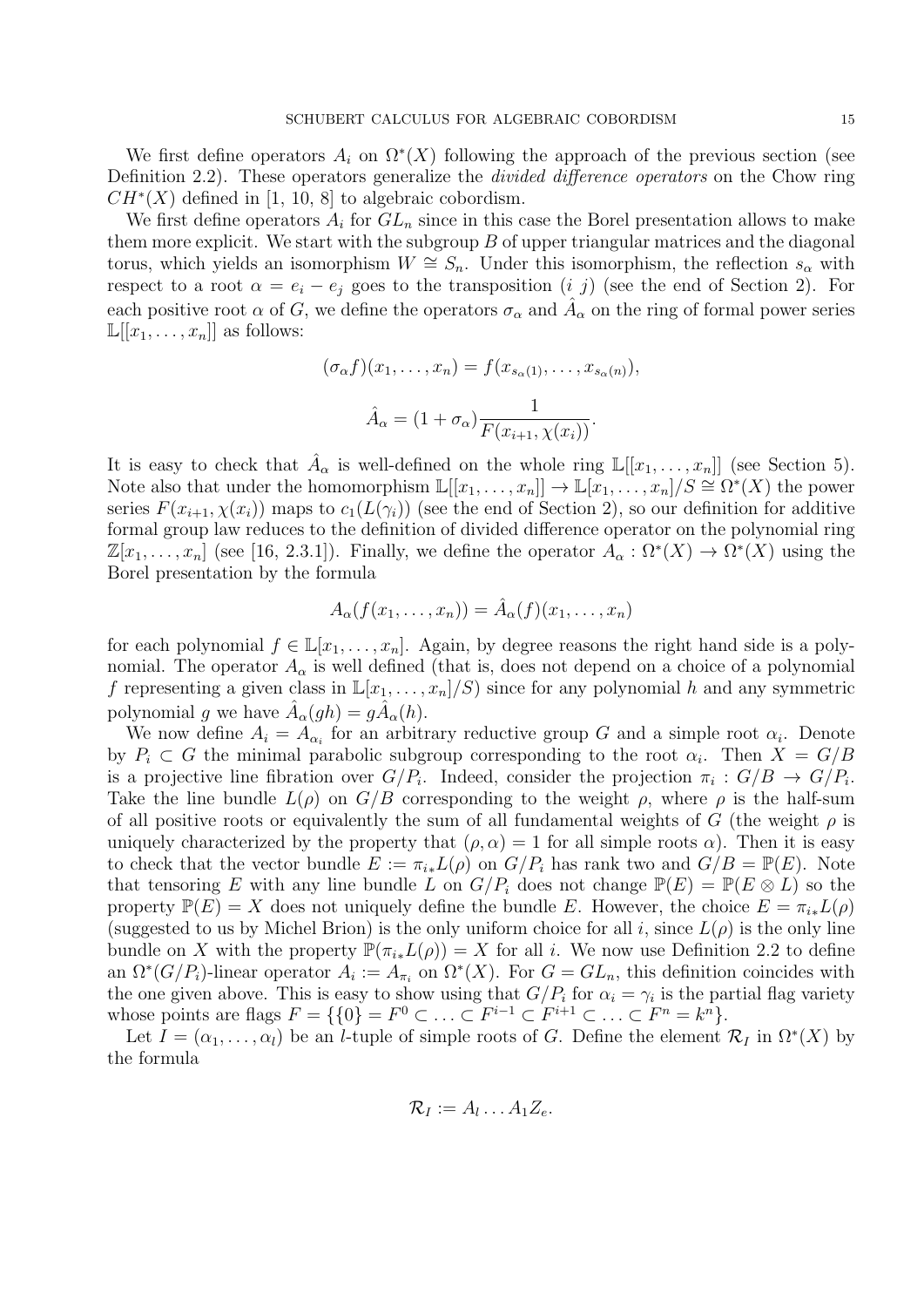In the case  $G = GL_n$ , we can also regard  $\mathcal{R}_I$  as a polynomial in  $\mathbb{L}[x_1, \ldots, x_n]/S$ . Similar to [1, Theorem 3.15] or [4, page 807], one may describe  $Z_e$  for general G using the formula

$$
Z_e = \mathcal{R}_e := \frac{1}{|W|} \prod_{\alpha \in R^+} c_1(L(\alpha)),
$$

where  $R^+$  denotes the set of positive roots of G (recall that  $|R^+| = \dim X =: d$ ). As in the Chow ring case, there is also the formula

$$
Z_e = \frac{1}{d!}L(\rho)^d.
$$

Both formulas immediately follow from the analogous formulas for the Chow ring [1, Theorem 3.15, Corollary 3.16 since  $\Omega^d(X) \simeq CH^d(X)$  (as follows from [14, Theorem 1.2.19, Remark  $(4.5.6)$ .

Note that for  $GL_n$  the formula for  $\mathcal{R}_e$  reduces to  $\mathcal{R}_e = \Delta_n$  since  $c_1(L(e_i-e_j)) = x_j-x_i$ +higher order terms, and hence the equality  $Z_e = \mathcal{R}_e$  follows from Remark 2.7. In particular, by the same remark  $\mathcal{R}_e$  modulo S has a denominator-free expression  $x_n^{n-1}x_{n-1}^{n-2}\cdots x_2$ .

We now prove an algebro-geometric version of [4, Corollary 1, Proposition 3] using our algebraic operators  $A_i$ .

**Theorem 3.2.** The cobordism class  $Z_I = [r_I : R_I \rightarrow X]$  of the Bott-Samelson resolution  $R_I$  is equal to  $\mathcal{R}_I$ .

Proof. The essential part of the proof is the formula for the push-forward as stated in Corollary 2.3. Once this formula is established it is not hard to show that  $A_iZ_I = Z_{I\cup\{i\}}$  for all I by exactly the same methods as in the Chow ring case [16] and in the complex cobordism case [4]. Namely, we have the following cartesian square

$$
G/B \times_{G/P_i} G/B \xrightarrow{\quad p_2} G/B
$$

$$
\downarrow^{p_1} \downarrow \qquad \qquad \downarrow^{\pi_i}.
$$

$$
G/B \xrightarrow{\quad \pi_i} G/P_i.
$$

E.g., if  $G = GL_n$  we get exactly the diagram of [16, proof of Lemma 3.6.20]. Using this commutative diagram and the definition of Bott-Samelson resolutions it is easy to show that  $\pi_i^* \pi_{i*} Z_I = Z_{I \cup \{i\}}$  [4, proof of Proposition 2.1]. We now apply Corollary 2.3 and get that  $A_i = \pi_i^* \pi_{i_*}$ . It follows by induction on the length of I that  $Z_I = A_l \dots A_1 Z_e$ .

Remark 3.3. Note that if we apply the base change formula [14, Definition 1.1.2 (A2)] to the cartesian diagram from the proof of Theorem 3.2, we get  $p_{1*}p_2^* = \pi_i^*\pi_{i*}$ , where the right hand side is precisely the definition of the "geometric" operator denoted  $A_i$  in [4], while the left hand side is the operator denoted  $\delta_i$  in [16, proof of Theorem 3.6.18]. Hence Manivel and Bressler–Evens consider the same operators.

We now compute the action of the operator  $A_i$  on polynomials in the first Chern classes (this computation will be used in Sections 4 and 5). Consider the operator  $\sigma_i := \sigma_{\pi_i}$  again defined as in Definition 2.2. Note that  $\sigma_i$  corresponds to the simple reflection  $s_i := s_{\alpha_i}$  in the following sense.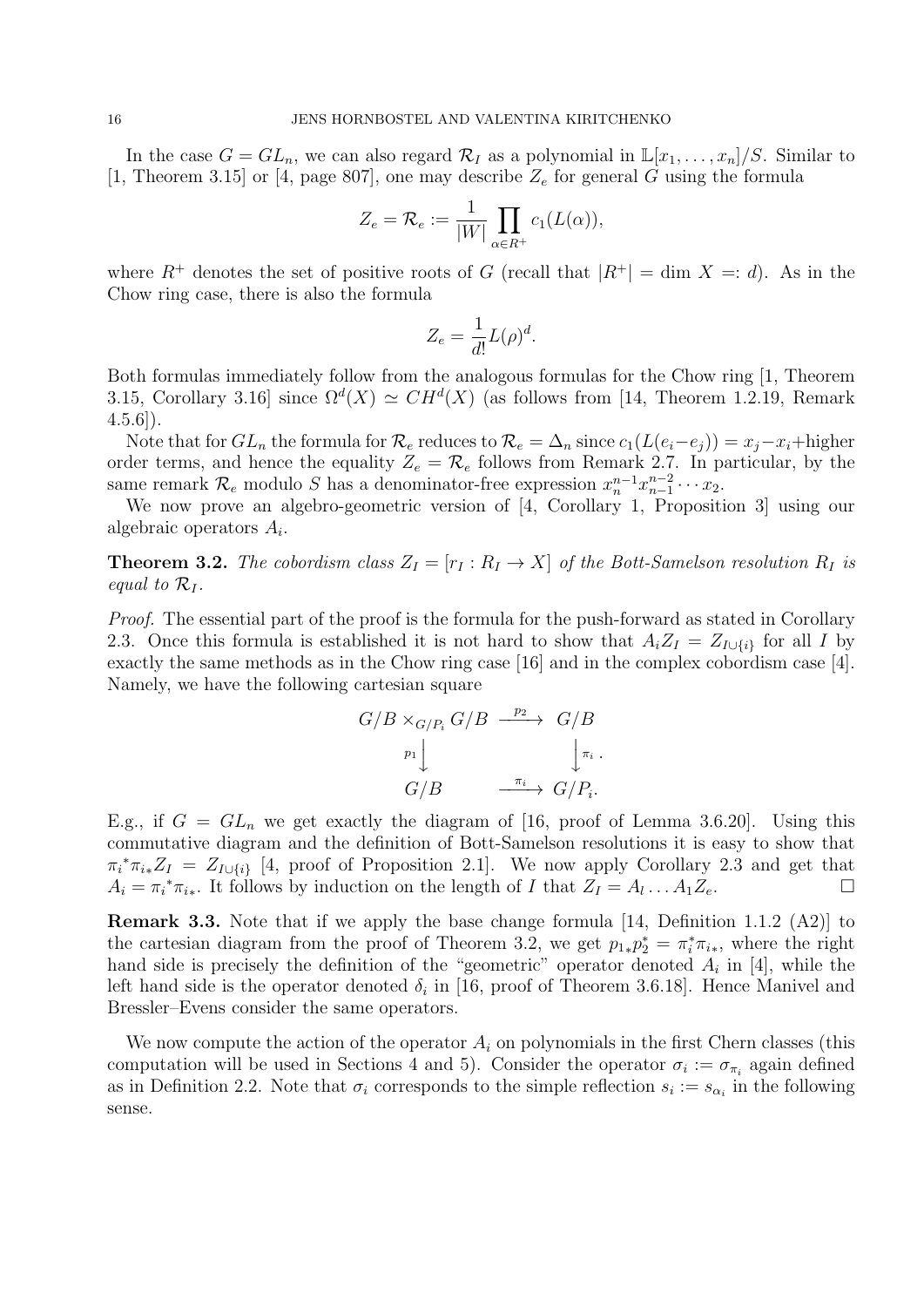**Lemma 3.4.** For any line bundle  $L(\lambda)$  on X, we have

$$
\sigma_i(c_1(L(\lambda))) = c_1(L(s_i\lambda)).
$$

*Proof.* Since  $X = \mathbb{P}(E)$  (recall that  $E = \pi_{i*}L(\rho)$ ), the bundle  $\pi_i^*E$  on X admits the usual short exact sequence

$$
0 \to \tau_E \to \pi_i^* E \to \mathcal{O}_E(1) \to 0,
$$

where  $\tau_E$  is the tautological line bundle on X (that is, the fiber of  $\tau_E$  at the point  $x \in X = \mathbb{P}(E)$ is the line in E represented by x). Note that in our case  $\mathbb{P}(E) = \mathbb{P}(E^{dual})$  since E is of rank two (thus hyperplanes in  $E$  are the same as lines in  $E$ ). It is easy to show that there is an isomorphism of line bundles

$$
\tau_E^{-1} \otimes \mathcal{O}_E(1) = L(\alpha_i).
$$

(Moreover, one can show that  $\tau_E = L(\rho - \alpha_i)$  and  $\mathcal{O}_E(1) = L(\rho)$ .) Indeed,  $\tau_E^{-1} \otimes \mathcal{O}_E(1) \simeq$  $Hom(\tau_E, \mathcal{O}_E(1))$  can be thought of as the bundle of tangents along the fibers of  $\pi_i$ . The latter is the line bundle associated with the B–module  $\mathfrak{p}_i/\mathfrak{b}$ , which has weight  $-\alpha_i$  (see [5, Remark 1.4.2] for an alternative definition of the line bundles  $L(\lambda)$  in terms of the one-dimensional B–modules). Here  $\mathfrak{p}_i$  and b denote the Lie algebras of  $P_i$  and B, respectively.

By definition,  $\sigma_i$  switches  $c_1(\tau_E)$  and  $c_1(\mathcal{O}_E(1))$ . Hence,  $\sigma_i(c_1(L(\alpha_i))) = c_1(L(-\alpha_i))$ . Since the Picard group of  $G/P_i$  can be identified with with the sublattice  $\{\lambda | (\lambda, \alpha_i) = 0\}$  of the weight lattice of G (this follows from [5, remark after Proposition 1.3.6] combined with [5, Proposition 1.4.3]) we also have  $\sigma_i(c_1(L(\lambda))) = c_1(L(\lambda))$  for all  $\lambda$  perpendicular to  $\alpha_i$ . These two identities imply the statement of the lemma.  $\Box$ 

This lemma allows us to describe explicitly the action of  $\sigma_i$  and hence of  $A_i$  on any polynomial in the first Chern classes. Indeed, since for any weight  $\lambda$  we have  $s_i\lambda = \lambda + k\alpha_i$  for some integer k, we can compute  $c_1(L(\sigma_i \lambda)) = c_1(L(\lambda) \otimes L(\alpha_i)^k)$  as a power series in  $c_1(L(\lambda))$  and  $c_1(L(\alpha_i))$ using the formal group law. This will be used in the proof of Proposition 4.3 below and in Subsection 5.1.

### 4. Chevalley-Pieri formulas

A key ingredient for the classical Schubert calculus is the Chevalley-Pieri formula for the product of the Schubert cycle with the first Chern class of the line bundle on  $X$ , see e. g. [1, Proposition 4.1] and [10, Proposition 4.2]. We now establish analogous formulas for the products of  $Z_I$  and  $\mathcal{R}_I$  with  $c_1(L(\lambda))$  (without using that  $Z_I = \mathcal{R}_I$ ). At the end of this section, we explain why in the case of algebraic cobordism this alone is not enough to show that  $Z_I = \mathcal{R}_I$ , hence justifying our different approach of the previous two sections.

By  $L(D)$  denote the line bundle corresponding to the divisor D. For each *l*-tuple I as above, denote by  $I^j$  the  $(l-1)$ -tuple  $(\alpha_1,\ldots,\hat{\alpha}_j,\ldots,\alpha_l)$ . For each root  $\alpha$ , define the linear function  $(\cdot, \alpha)$  (that is, the *coroot*) on the weight lattice of G by the property  $s_{\alpha}\lambda = \lambda - (\lambda, \alpha)\alpha$  for all weights  $\lambda$ . (The pairing  $(a, b)$  is often denoted by  $\langle a, b^{\vee} \rangle$  or by  $\langle a, b \rangle$ .) Note that by definition  $(\lambda, \alpha) = (w\lambda, w\alpha)$  for all elements w of the Weyl group.

#### Proposition 4.1. Geometric Chevalley-Pieri formula

(1) (for Bott-Samelson resolutions) In the Picard group of  $R_I$  we have

$$
r_I^* L(\lambda) = \otimes_{j=1}^l L(R_{I^j})^{(\lambda, \beta_j)}
$$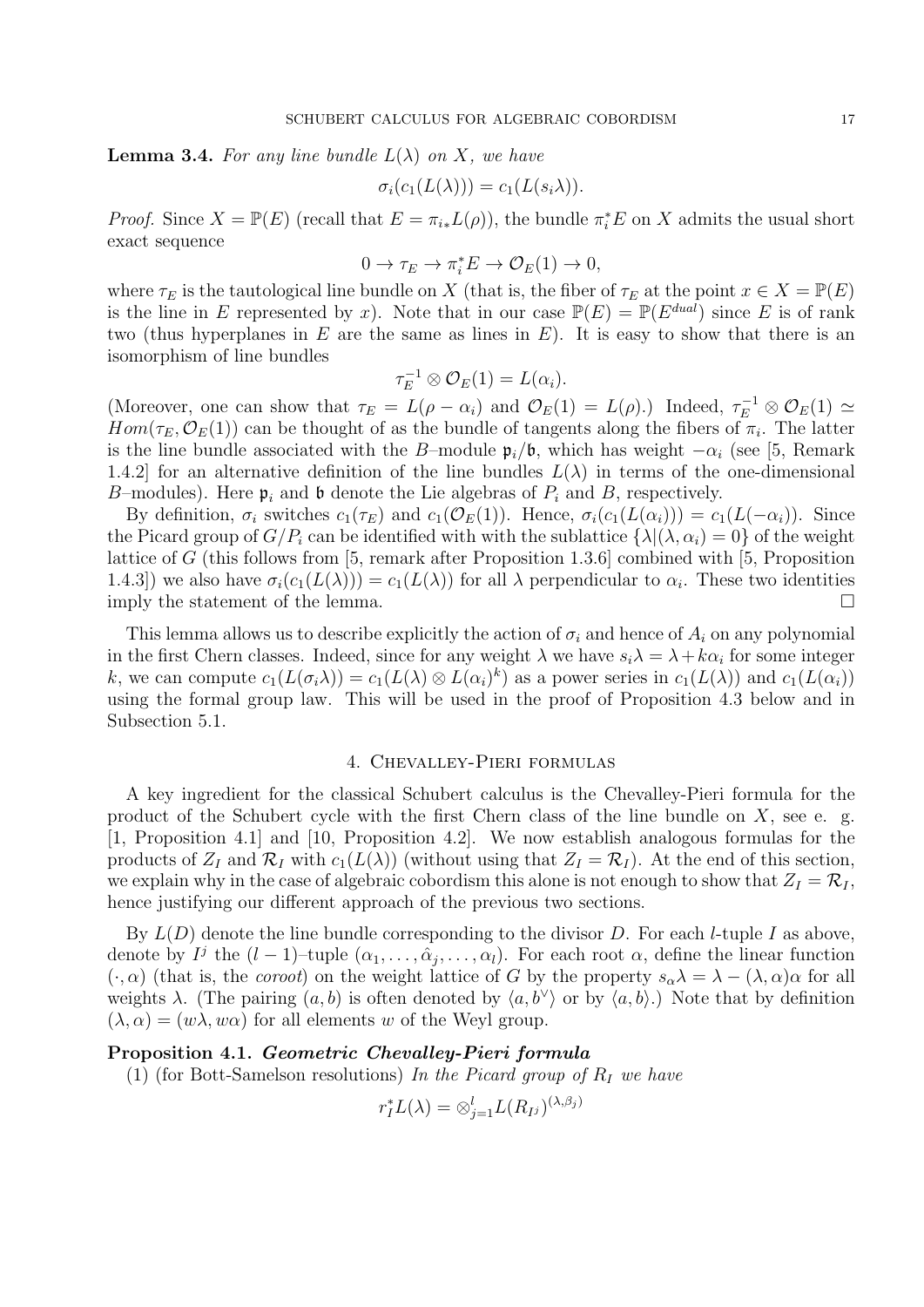where  $\beta_j = s_l \cdots s_{j+1} \alpha_j$ .

(2) (for Schubert cycles)[1, Proposition 4.1], [10, Proposition 4.4], [8] In the Chow ring of X we have

$$
c_1(L(\lambda))X_I = \sum_j (\lambda, \beta_j)X_{I^j}
$$

where the sum is taken over  $j \in \{1, ..., l\}$  for which the decomposition defined by  $I^j$  is reduced.

The first part of this proposition was proved in [4, Proposition 4] in the topological setting (for flag varieties of compact Lie groups). It is not hard to check that the proof carries over to algebro-geometric setting. We instead provide a shorter proof along the same lines. Our proof is based on the following lemma.

**Lemma 4.2.** [10, Proposition 2.1] Let  $p: R_I \to R_{I}$  be the natural projection (coming from the fact that we defined  $R_I$  as a projective bundle over  $R_{I^l}$ ). Then we have an isomorphism

$$
r_I^*L(\lambda) \cong p^*r_{I^l}^*L(s_l\lambda) \otimes L(R_{I^l})^{(\lambda,\alpha_l)}
$$

of line bundles on  $R_I$ .

Proposition 4.1(1) now follows from Lemma 4.2 by induction on l. The base  $l = 1$ , that is  $r_1^*L(\lambda) = \mathcal{O}_{\mathbb{P}^1}(1)^{(\lambda,\alpha_1)}$ , follows from the fact that  $r_1 : R_1 \to X$  maps  $R_1$  isomorphically to  $P_1/B \cong \mathbb{P}^1$ , which can be regarded as the flag variety for  $SL_2$ . Then the weight  $\lambda$  restricted to  $SL_2$  is equal to  $(\lambda, \alpha_1)$  times the highest weight of the tautological representation of  $SL_2$ , which corresponds to the line bundle  $\mathcal{O}_{\mathbb{P}^1}(1)$  on  $\mathbb{P}^1$ . To prove the induction step plug in the induction hypothesis for  $r_t^*$  $I_{I}^{*}L(s_{l}\lambda) = \otimes_{j=1}^{l-1}L(R_{I^{j,l}})^{(s_{l}\lambda,s_{l-1}\cdots s_{j+1}\alpha_j)}$  into the lemma and use that  $(s_l\lambda, s_{l-1}\cdots s_{j+1}\alpha_j) = (\lambda, \beta_j)$  (since  $s_l^2 = e$ ) and  $p^*R_{I^{j,l}} = R_{I^j}$ .

Proposition 4.1(1) was used in [4] to establish an algorithm for computing  $c_1(L(\lambda))Z_I$  in  $\Omega^*(X)$  [4]. We now briefly recall this algorithm. By the projection formula we have

$$
c_1(L(\lambda))Z_I = (r_I)_*(c_1(r_I^*L(\lambda))).
$$

Note that the usual projection formula with respect to smooth projective morphisms  $f: X \to Y$ holds for algebraic cobordism as well. This follows from the definition of products via pullbacks along the diagonal and the base change axiom  $(A2)$  of [14] applied to the cartesian square obtained from  $Y \stackrel{diag}{\rightarrow} Y \times Y \stackrel{p \times id}{\leftarrow} X \times Y$ .

One can now use Proposition 4.1(1) and the formal group law to compute  $c_1(r_I^*L(\lambda))$  in terms of the Bott-Samelson classes in  $\Omega^*(R_I)$  by an iterative procedure (since the multiplicative structure of  $\Omega^*(R_I)$  can be determined by the projective bundle formula and the Chern classes arising this way again have form  $c_1(L(\lambda))$  for some  $\lambda$ ). After  $c_1(r_I^*L(\lambda))$  is written as  $\sum_{J \subset I} a_J [R_J]$  for some  $a_J \in \mathbb{L}$  it is easy to find  $(r_I)_*(c_1(r_I^* L(\lambda)))$  since  $(r_I)_*[R_J] = Z_J$ .

However, this procedure is rather lengthy, and we will not use it. Instead, we will prove a more explicit formula for  $c_1(L(\lambda))Z_I$  (see formula 5.1 below) using our algebraic Chevalley-Pieri formula together with Theorem 3.2.

# Proposition 4.3. Algebraic Chevalley-Pieri formula: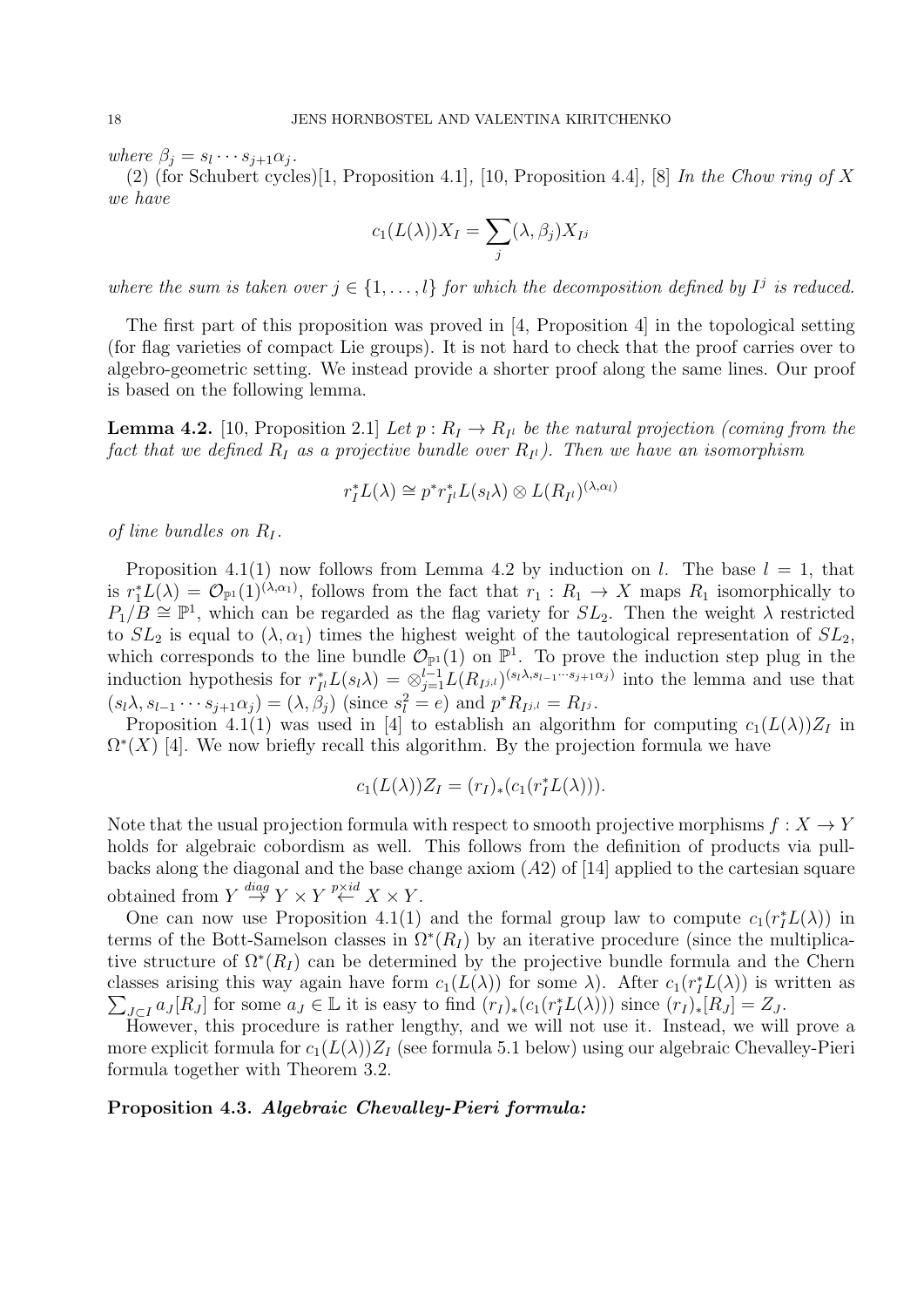(1) (cobordism version) Let  $A_1 = A_{\alpha_1}, \ldots, A_l = A_{\alpha_l}$  be the operators on  $\Omega^*(X)$  corresponding to  $\alpha_1, \ldots, \alpha_l$ . Then we have

$$
c_1(L(\lambda))A_1 \dots A_l \mathcal{R}_e = \sum_{j=1}^l A_1 \dots A_{j-1} \frac{c_1(L(\lambda_j)) - c_1(L(s_j \lambda_j))}{c_1(L(\alpha_j))} A_{j+1} \dots A_l \mathcal{R}_e
$$

in  $\Omega^*(X)$ , where  $\lambda_j = s_{j-1} \cdots s_1 \lambda$  and  $s_j = s_{\alpha_j}$  is the reflection corresponding to the root  $\alpha_j$ .

(2) (Chow ring version) [1, Corollary 3.7] Let  $A_1 = A_{\alpha_1}, \ldots, A_l = A_{\alpha_l}$  be the operators on  $CH<sup>*</sup>(X)$  corresponding to  $\alpha_1, \ldots, \alpha_l$ . Then

$$
c_1(L(\lambda))A_1 \dots A_l \mathcal{R}_e = \sum_{j=1}^l (\lambda, s_1 \cdots s_{j-1} \alpha_j) A_1 \dots \hat{A}_j \dots A_l \mathcal{R}_e
$$

in  $CH^*(X)$ .

*Proof.* First, note that  $\frac{c_1(L(\lambda_j)) - c_1(L(s_j\lambda_j))}{c_1(L(\alpha_j))}$  is a well-defined element in  $\Omega^*(X)$  because  $s_j\lambda =$  $\lambda - (\lambda, \alpha_j)\alpha_j$  (and hence  $L(\lambda) = L(s_j\lambda) \otimes L(\alpha_j)^{(\lambda, \alpha_j)}$ ) and the formal group law expansion for  $c_1(L_1 \otimes L_2^k) - c_1(L_1)$  is divisible by  $c_1(L_2)$  for any integer k [14, (2.5.1)]. Next we show that

$$
c_1(L(\lambda))A_1 - A_1c_1(L(s_1\lambda)) = \frac{c_1(L(\lambda)) - c_1(L(s_1\lambda))}{c_1(L(\alpha_1))},
$$

where both sides are regarded as operators on  $\Omega^*(X)$ . Indeed, by definition  $A_1 = (1+\sigma_1) \frac{1}{\sigma_1(L)}$  $c_1(L(\alpha_1))$ and  $c_1(L(\lambda))\sigma_1 = \sigma_1c_1(L(s_1\lambda))$  by Lemma 3.4.

Hence, we can write

$$
c_1(L(\lambda))A_1 \dots A_l \mathcal{R}_e = \frac{c_1(L(\lambda)) - c_1(L(s_1\lambda))}{c_1(L(\alpha_1))} A_2 \dots A_l \mathcal{R}_e + A_1 c_1(L(s_1\lambda)) A_2 \dots A_l \mathcal{R}_e,
$$

and then continue moving  $c_1(L(s_1\lambda))$  to the right until we are left with with the term  $A_1 \ldots A_l c_1(L(s_l \ldots s_1 \lambda)) \mathcal{R}_e$ . This term is equal to zero since  $c_1(L(s_l \ldots s_1 \lambda)) \mathcal{R}_e$  is the product of more than dimX first Chern classes, and hence its degree is greater than dimX. The Chow ring case follows immediately from the cobordism case since

$$
\frac{c_1(L(\lambda)) - c_1(L(s_j\lambda))}{c_1(L(\alpha_j))} = (\lambda, \alpha_j)
$$

in the Chow ring. The last identity holds because the formal group law for the Chow ring is additive, and hence  $c_1(L(\lambda)) - c_1(L(s_i\lambda)) = (\lambda, \alpha_i)c_1(L(\alpha_i)).$ 

The second part of this proposition was proved in [1] by more involved calculations. A calculation similar to ours was used in [17] to deduce a combinatorial Chevalley-Pieri formula for K-theory. It would be interesting to find an analogous combinatorial interpretation of our Chevalley-Pieri formula in the cobordism case.

Note that in the case of Chow groups, the algebraic Chevalley-Pieri formula for  $A_l \dots A_1 \mathcal{R}_{\epsilon}$ is exactly the same as the geometric one for the Schubert cycle  $X_I$ . Together with the Borel presentation this easily implies that the polynomial  $A_l \dots A_1 \mathcal{R}_e$  represents the Schubert cycle  $X_I$  whenever I defines a reduced decomposition [1]. Indeed, we can proceed by the induction on l. Algebraic and geometric Chevalley-Pieri formulas allow to compute the intersection indices of  $A_l \dots A_1 \mathcal{R}_e$  and of  $X_I$ , respectively, with the product of k first Chern classes, and the result is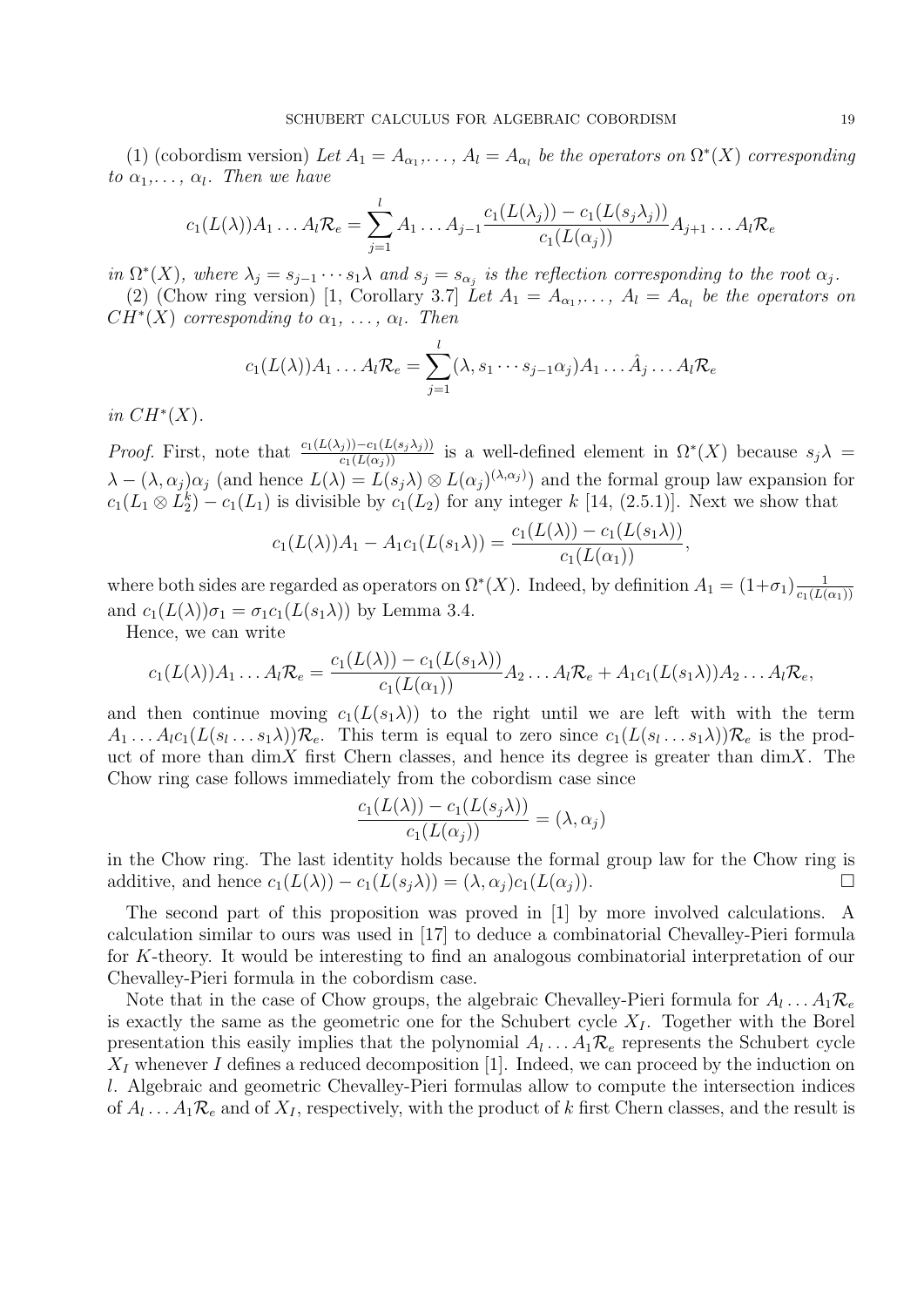the same in both cases by the induction hypothesis (for all  $k > 0$ ). By the Borel presentation we know that the products of first Chern classes span  $\bigoplus_{i=1}^d CH^i(X)$ . Hence, by the non-degeneracy of the intersection form on  $CH^*(X)$  (that is, by Poincaré duality) we have that  $A_l \dots A_1 \mathcal{R}_e - X_l$ must lie in  $CH^d(X) = \mathbb{Z}[pt]$  (that is, in the orthogonal complement to  $\bigoplus_{i=1}^d CH^i(X)$ ). This is only possible if  $A_l \dots A_1 \mathcal{R}_e - X_I = 0$  (unless  $l = 0$ , which is the induction base). Note that the only geometric input in this proof is the geometric Chevalley-Pieri formula.

In the cobordism case, it is not immediately clear why geometric and algebraic Chevalley-Pieri formulas are the same (though, of course, it follows from Theorem 3.2). But even without using that  $\mathcal{R}_I = Z_I$  it might be possible to show that both formulas have the same structure coefficients, that is, if  $c_1(L(\lambda))Z_I = \sum_{J\subset I} a_J Z_J$  then necessarily  $c_1(L(\lambda))\mathcal{R}_I = \sum_{J\subset I} a_J \mathcal{R}_J$ with the same coefficients  $a_J \in \mathbb{L}$ . However, this does not lead to the proof of  $\mathcal{R}_I = Z_I$  as in the case of the Chow ring. The reason is that even though there is an analog of Poincaré duality for the cobordism rings of cellular varieties, this only yields an equality  $\mathcal{R}_I = Z_I$  up to a multiple of  $[pt]$  (as in Lemma 4.4 below in the case of  $GL_n/B$ ), and this is not enough to carry out the desired induction argument. For the Chow ring, Poincaré duality also yields only an equality up to the class of a point, but unless  $I = \emptyset$ , the difference  $\mathcal{R}_I - Z_I$  (where now  $Z_I$ means the Schubert cycle and not the Bott-Samelson class) can not be a non-zero multiple of [pt] because the coefficient ring  $CH^*(pt]) = CH^*(k) \cong \mathbb{Z}$  is concentrated in degree zero, hence has no nonzero elements in the corresponding degree  $l - d$ . However, for algebraic cobordism the coefficient ring  $\Omega^*(k) \cong \mathbb{L}$  does contain plenty of elements of negative degree, so one can not deduce  $\mathcal{R}_I = Z_I$ .

**Lemma 4.4.** Let  $X = GL_n/B$  and let  $c \in \Omega^*(X) \cong \mathbb{L}[x_1,\ldots,x_n]/S$  be a homogeneous element of degree l such that the product of c with any non-constant monomial in  $x_1, \ldots, x_n$  is zero. Then c belongs to  $\mathbb{L}^{l-d}[pt]$ , where  $d = n(n-1)/2$ .

Proof. We will use that the ideal S contains all homogeneous polynomials of degree greater than d with integer coefficients [16, Corollary 2.5.6]. Let  $\hat{c}$  be a homogenous element in  $\mathbb{L}[x_1, ..., x_n]$ that represents c. Recall that L is isomorphic to the graded polynomial ring  $\mathbb{Z}[a_1, a_2, \ldots]$  in countably many variables, where  $a_i$  has degree  $-i$ . Therefore  $\hat{c}$  has a unique decomposition as a sum of integral polynomials with coefficients being monomials in the  $a_i$ , that is

$$
\hat{c} = c_0 + a_1c_1 + a_2c_2 + a_1^2c_{1,1} + a_3c_3 + a_1a_2c_{1,2} + a_1^3c_{1,1,1} + \dots
$$

where  $c_{i_1,\dots,i_s}$  is a polynomial of degree  $l-\sum \deg(a_{i_j})$  with integer coefficients. Note that we might choose a  $\hat{c}$  such that the sum is finite since  $c_{i_1,...,i_s}$  vanishes modulo S if  $l-\sum \text{deg}(a_{i_j}) > d$ . Now we multiply  $\hat{c}$  with an arbitrary monomial  $m_{d-l}$  in the  $x_i$  of degree  $d-l$ . Since  $m_{d-l}c=0$ it follows that  $m_{d-l}c_0$  is zero modulo S. By algebraic Poincaré duality [16, Proposition 2.5.7] it follows that  $c_0 = 0$  modulo S. Next, we multiply with monomials of degree  $d - l - 1$  to deduce that  $c_1$  equals zero modulo S, and then deduce inductively that all the  $c_{i_1,\dots,i_s}$  of degree strictly less than d are zero. It remains to note that each  $c_{i_1,\dots,i_s}$  of degree d is equal to an integer multiple of  $[pt]$  (since all homogeneous polynomials of degree d with integer coefficients are equal to a multiple of  $\mathcal{R}_e$  modulo the ideal S [16, 2.5.2]) Hence  $\hat{c} = a[pt]$  for some  $a \in \mathbb{L}$ , which must have degree  $l - d$  by homogeneity of  $\hat{c}$ .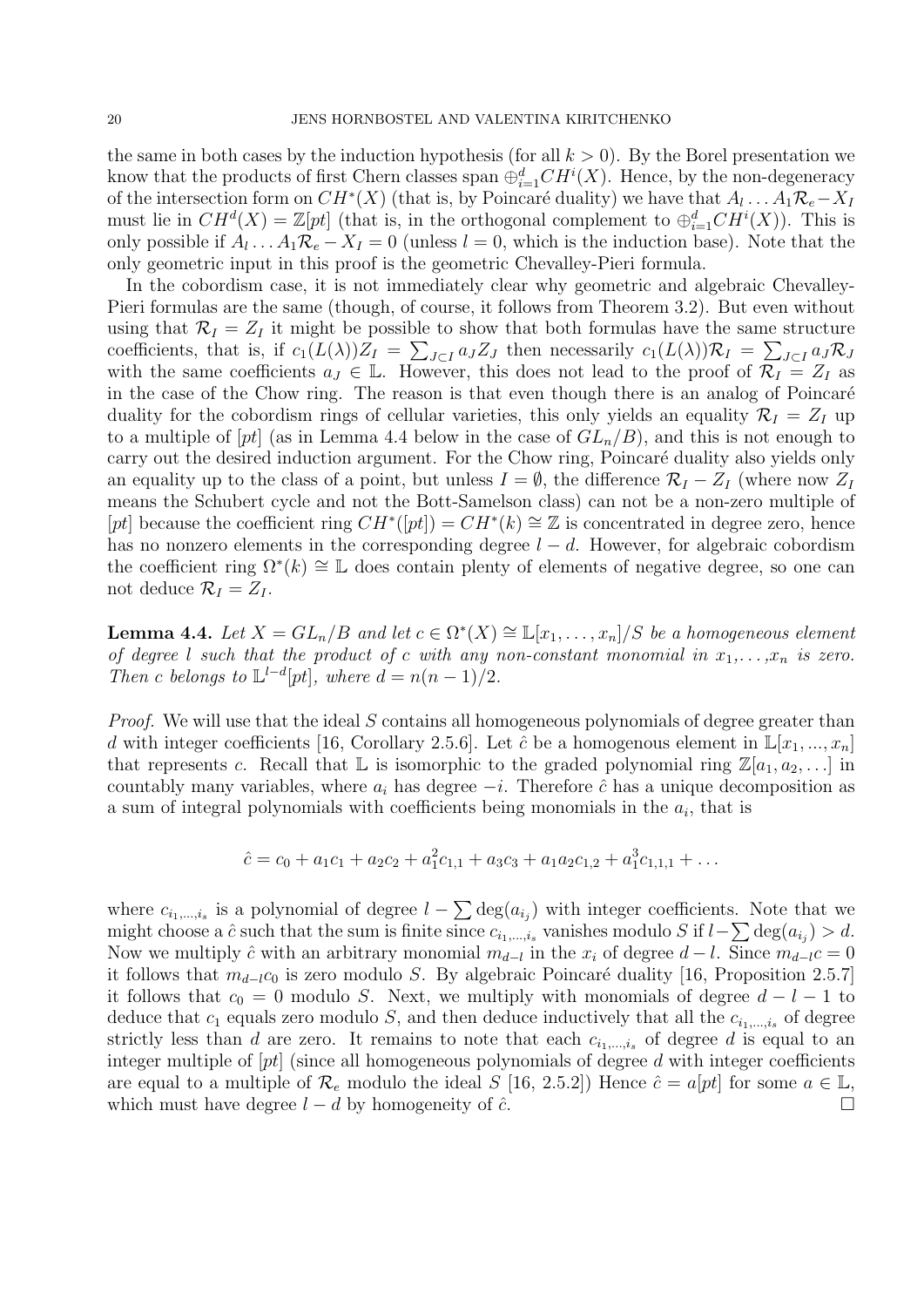#### 5. Computations and examples

Until now, we used the formal group law of algebraic cobordism (i.e., the universal one) as little as possible in order to make our presentation simpler. In this section, we make the results of the previous section more explicit using this formal group law. In particular, we give an explicit formula for the products of a Bott-Samelson resolution with the first Chern class of a line bundle in terms of other Bott-Samelson resolutions (see formula 5.1 below). Using this formula, we give an algorithm for computing the product of two Bott-Samelson resolutions.

First, we show that the operator A from Section 2 and the operator  $\hat{A}_{\alpha}$  from Section 3 are well-defined.

We use notation of Subsection 2.1, so  $F(u, v)$  is the universal formal group law and  $\chi(u)$ is the inverse for the universal formal group law defined by the identity  $F(u, \chi(u)) = 0$ . To show that the operator  $A = (1 + \sigma) \frac{1}{F(y_1, \chi(y_2))}$  is well defined on  $\Omega^*(X)[[y_1, y_2]]$  it is enough to show that  $A(m)$  is a formal power series for any monomial  $m = y_1^{k_1} y_2^{k_2}$ . We compute  $A(y_1^{k_1} y_2^{k_2})$ using that  $y_1 = F(x, y_2) = y_2 + \chi(x)p(x, y_2)$  and  $y_2 = F(\chi(x), y_1) = y_1 + \chi(x)p(\chi(x), y_1)$  where  $x = F(y_1, \chi(y_2))$  and  $p(u, v) = \frac{F(u,v)-u}{v}$  is a well-defined power series (since  $F(u, v) - u$  contains only terms  $u^i v^j$  for  $j \geq 1$ ). We get

$$
A(y_1^{k_1}y_2^{k_2}) = (1+\sigma)\frac{y_1^{k_1}y_2^{k_2}}{x} = \frac{y_1^{k_1}y_2^{k_2}}{x} + \frac{y_1^{k_2}y_2^{k_1}}{\chi(x)} = \frac{(y_2 + \chi(x)p(x, y_2))^{k_1}(y_1 + \chi(x)p(\chi(x), y_1))^{k_2}}{x} + \frac{y_2^{k_1}y_1^{k_2}}{\chi(x)} =
$$
  
=  $y_2^{k_1}y_1^{k_2}q(x, \chi(x)) + \frac{\text{terms divisible by } x \text{ or by } \chi(x)}{x}.$ 

The second term in the last expression is a power series since the formal group law expansion for  $\chi(x)$  is divisible by x [14, (2.5.1)].

A similar argument shows that the operator  $\hat{A}_{\alpha}$  from Section 3 is indeed well-defined on the whole ring  $\mathbb{L}[[x_1,\ldots,x_n]]$  for any root  $\alpha$ . Indeed, by relabeling  $x_1,\ldots,x_n$  we can assume that  $\alpha = e_1 - e_2$ . Then for any monomial  $m = x_1^{k_1} x_2^{k_2} \dots x_n^{k_n}$  we have

$$
\hat{A}_{\alpha}(m) = x_3^{k_3} \dots x_n^{k_n} \hat{A}_{\alpha}(x_1^{k_1} x_2^{k_2}).
$$

Then exactly the same argument as the one above for A shows that  $\hat{A}_{\alpha}(x_1^{k_1}x_2^{k_2})$  is a power series in  $x_1$  and  $x_2$ .

5.1. Algorithm for computing the products of Bott-Samelson resolutions. We now produce an explicit algorithm for computing the product of the Bott-Samelson classes  $Z_I$  in terms of other Bott-Samelson classes, where  $I = (\alpha_1, ..., \alpha_l)$ . The key ingredient is our algebraic Chevalley-Pieri formula (Proposition 4.3) which can be reformulated as follows

$$
c_1(L(\lambda))A_1 \dots A_l Z_e = \sum_{j=1}^l A_1 \dots A_{j-1} A_j^*(c_1(L(\lambda_j)))A_{j+1} \dots A_l Z_e,
$$

where  $\lambda_j = s_{j-1} \cdots s_1 \lambda$  (in other words,  $c_1(L(\lambda_j)) = [\sigma_{j-1} \ldots \sigma_1](c_1(L(\lambda)))$ ) and the operator  $A_j^*$  is defined as follows

$$
A_j^* = A_{\alpha_j}^* = \frac{1}{c_1(L(\alpha_j))}(1 - \sigma_{\alpha_j}).
$$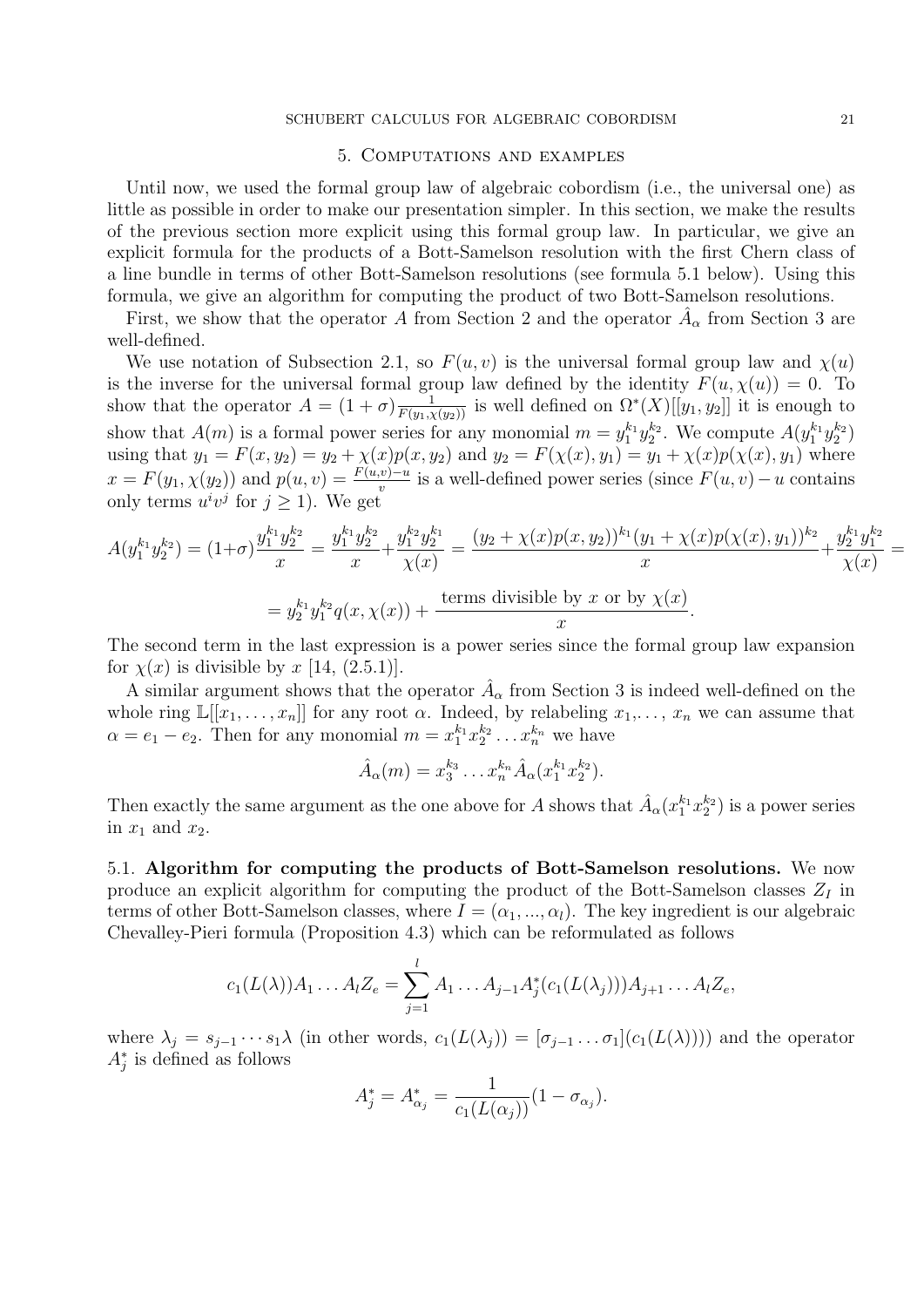We can compute  $A_j^*$  on any polynomial in the first Chern classes by the same methods as  $A_j$ (see the end of Section 3). Note that for the Chow ring  $A_j = A_j^*$  (this follows from Lemma 3.4 and the fact that  $s_i\alpha_j = -\alpha_j$  and  $c_1(L(\alpha_j)) = -c_1(L(-\alpha_j))$  for the additive formal group law), but for the algebraic cobordism ring this is no longer true.

More generally, for any polynomial  $f = f(c_1(L(\mu_1)), \ldots, c_1(L(\mu_k)))$  in the first Chern classes of some line bundles on X, we can compute its product with  $A_1 \dots A_l Z_e$  by exactly the same argument as in the proof of Proposition 4.3:

$$
f \cdot A_1 \dots A_l Z_e = \sum_{j=1}^l A_1 \dots A_{j-1} [A_j^* \sigma_{j-1} \dots \sigma_1](f) A_{j+1} \dots A_l Z_e + A_1 \dots A_l [\sigma_l \dots \sigma_1](f) Z_e \quad (5.0)
$$

Note that the last term on the right hand side is equal to the constant term of the polynomial  $[\sigma_l \dots \sigma_1](f)$  (which is of course the same as the constant term of f) times  $A_1 \dots A_l Z_e$ . In particular, for  $f = c_1(L(\lambda))$  this term vanishes modulo S. Here and below, by the "constant" term" of a polynomial in  $\mathbb{L}[x_1,\ldots,x_n]$  we mean the term of polynomial degree zero (the total degree of such a constant term might be negative since the Lazard ring L contains elements of negative degree). Note that all elements of  $\mathbb{L} \subset \mathbb{L}[x_1,\ldots,x_n]$  are invariant under the operators  $\sigma_i$ , and hence commute with the operators  $A_i$ . For an arbitrary reductive group, the constant term of an element  $f \in \Omega^*(X)$  is defined as the product of f with the class of a point.

It is now easy to show by induction on  $l$  that

$$
f A_1 \dots A_l Z_e = \sum_{J \subset I} a_J(f) [\prod_{i \in I \setminus J} A_i] Z_e,
$$

where  $a_J(f)$  for the k-subtuple  $J = (\alpha_{j_1}, \ldots, \alpha_{j_k})$  of I is the constant term in the expansion for  $[\sigma_1 \ldots \sigma_{j_k+1} A_{j_k}^* \sigma_{j_k-1} \ldots \sigma_{j_1+1} A_{j_1}^* \sigma_{j_1-1} \ldots \sigma_1] f$ , which is invariant under  $\sigma_i$  (for all i) and hence equal to  $[A_{j_k}^* \sigma_{j_{k-1}} \dots \sigma_{j_1+1} A_{j_1}^* \sigma_{j_1-1} \dots \sigma_1] f$ . Indeed, we first use formula (5.0) above and then apply the induction hypothesis to all terms in the right hand side except for the last term, which already has form  $a_J(f)[\prod_{i\in I\setminus J} A_i]Z_e$  for  $J=\emptyset$ . We get

$$
A_1 \dots A_{j-1} [A_j^* \sigma_{j-1} \dots \sigma_1](f) A_{j+1} \dots A_l Z_e =
$$
  
=  $A_1 \dots A_{j-1} \sum_{J \subset I \setminus \{1, \dots, j\}} a_J([A_j^* \sigma_{j-1} \dots \sigma_1](f)) [\prod_{i \in I \setminus (J \cup \{1, \dots, j\})} A_i] Z_e =$   
=  $\sum_{J' \subset I} a_{J'}(f) [\prod_{i \in I \setminus J'} A_i] Z_e$ ,

where the last summation goes over all subsets  $J'$  of  $I$  that do contain  $j$  but do not contain  $1, \ldots, j-1$ . Plugging this back into formula (5.0) we get the desired formula. Combining this with Theorem 3.2, we get the following formula in  $\Omega^*(X)$  for the product of the Bott-Samelson class  $Z_I$  with the first Chern class  $c_1(L(\lambda))$  in terms of other Bott-Samelson classes

$$
c_1(L(\lambda))Z_I = \sum_{J \subset I} b_J(\lambda)Z_{I \setminus J},\tag{5.1}
$$

where  $b_J(\lambda)$  is the constant term in the expansion for

$$
[A_{j_1}^*\sigma_{j_1+1}\dots\sigma_{j_k-1}A_{j_k}^*\sigma_{j_k+1}\dots\sigma_l](c_1(L(\lambda))).
$$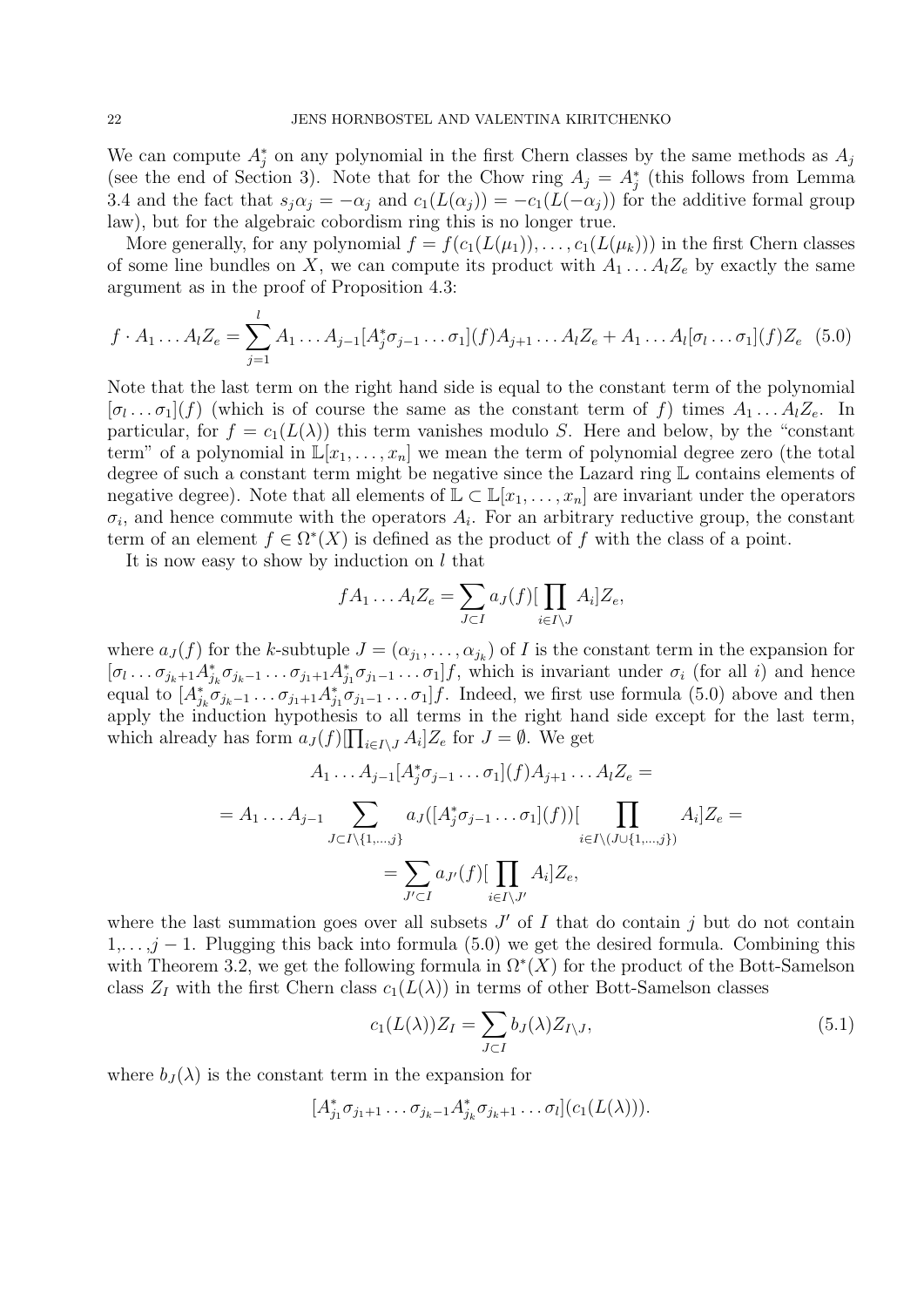We changed the order of the  $\sigma_i$  when passing from  $a_J$  to  $b_J$  since  $Z_I = A_l \dots A_1 Z_e$ . Note that for  $J = \emptyset$  we have  $b_J = 0$ , and for  $J = (\alpha_j)$  we have  $b_J = (\lambda, \beta_j)$  since the constant term in  $A_j^*(c_1(L(s_{j+1}\ldots s_l\lambda))) = \frac{c_1(L(s_{j+1}\ldots s_l\lambda)) - c_1(L(s_j s_{j+1}\ldots s_l\lambda))}{c_1(L(\alpha_j))}$  is equal to  $(s_{j+1}\ldots s_l\lambda, \alpha_j)$  (see the proof  $\Delta_j$ ( $c_1(L(s_{j+1} \ldots s_l \Delta_l))$  –  $\Delta_l(L(\alpha_j))$  is equal to  $(s_{j+1} \ldots s_l \Delta_l \Delta_j)$  (see the proof<br>of Proposition 4.3, and Proposition 4.1 for the definition of  $\beta_i$ ), which is equal to  $(\lambda, \beta_i)$ . So the lowest order terms (with respect to the polynomial grading) of this formula give an analogous formula for the Chow ring as expected.

We now have assembled all necessary tools for actually performing the desired Schubert calculus. Namely, to compute the product  $Z_1Z_J$  we apply the following procedure (which is formally similar to the one for the Chow ring). We replace  $Z_J$  with the respective polynomial  $\mathcal{R}_J$  in the first Chern classes (using Theorem 3.2 together with the formula for  $Z_e$ ) and then compute the product of  $Z_I$  with each monomial in  $\mathcal{R}_J$  using repeatedly formula (5.1). Note that formula (5.1) allows us to make this algorithm more explicit than the one given in [4] (see an example below).

The naive approach to represent both  $Z_I$  and  $Z_J$  as fractions of polynomials in first Chern classes and then computing their product is less useful. In particular translating the product of the fractions back into a linear combination of Bott-Samelson classes will be very hard, if possible at all.

5.2. **Examples.** We now compute the Bott-Samelson classes  $Z_I$  in terms of the Chern classes  $x_i$  for the example  $X = SL_3/B$  where B is the subgroup of upper-triangular matrices. We then compute certain products of Bott-Samelson classes in two ways, by hand and then using the algorithm above together with formula (5.1). Note that only the second approach generalizes to higher dimensions.

In  $SL_3$ , there are two simple roots  $\gamma_1$  and  $\gamma_2$ . In X, there are six Schubert cycles  $X_e = pt$ ,  $X_1, X_2, X_{12}, X_{21}$  and  $X_{121} = X$  (here 12 is a short hand notation for  $(\gamma_1, \gamma_2)$ , etc.). Each  $X_I$ except for  $X_{121}$  coincides with its Bott-Samelson resolution  $R_I$ . Note that in general  $R_I$  and  $X_I$  do not coincide even when  $X_I$  is smooth. (By the way, for  $G = GL_n$  the first non-smooth Schubert cycles show up for  $n = 4$ .

Computing  $Z_I$  as a polynomial in the first Chern classes. We want to express  $Z_I$  as a polynomial in  $x_1, x_2, x_3$  using the formulas

$$
Z_{s_{i_1}...s_{i_l}} = A_{i_l}...A_{i_1} \mathcal{R}_e; \quad \mathcal{R}_e = \frac{1}{6} c_1(L(\gamma_1))c_1(L(\gamma_2))c_1(L(\gamma_1 + \gamma_2)).
$$

Note that in computations involving the operators  $A_{\alpha}$  it is more convenient not to replace  $c_1(L(\alpha))$  with its expression in terms of  $x_i$  until the very end.

Let us for instance compute  $R_1$  as a polynomial in  $x_1, x_2, x_3$  modulo the ideal S generated by the symmetric polynomials of positive degree:

$$
\mathcal{R}_1 = A_1 \mathcal{R}_e = \frac{1}{6} (1 + s_1) c_1(L(\gamma_2)) c_1(L(\gamma_1 + \gamma_2)) =
$$
  

$$
\frac{1}{3} c_1(L(\gamma_2)) c_1(L(\gamma_1 + \gamma_2)) = \frac{1}{3} F(\chi(x_2), x_3) F(\chi(x_1), x_3).
$$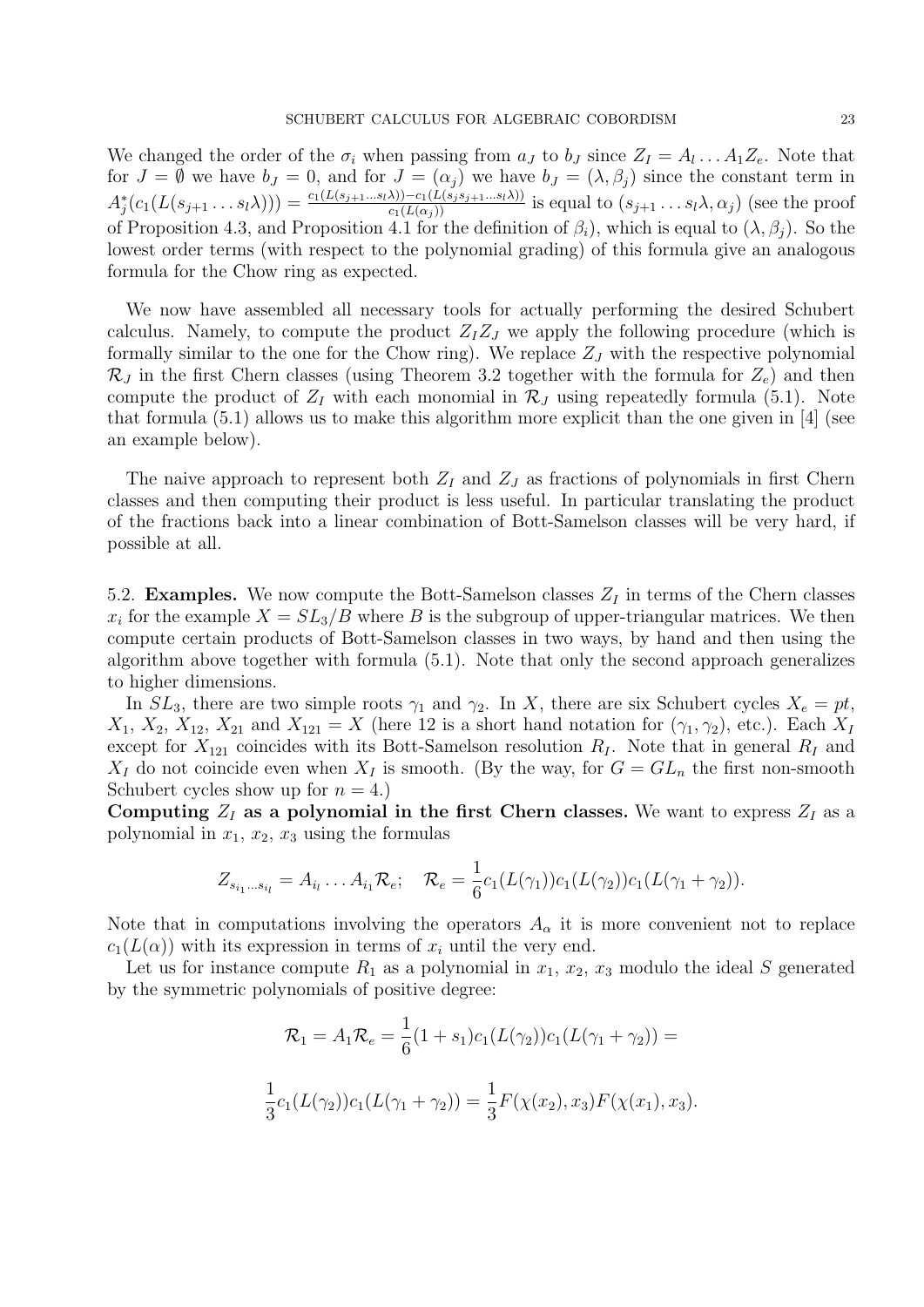We have  $\chi(u) = -u + a_{11}u^2 - a_{11}^2u^3$  and  $F(u, v) = u + v + a_{11}uv + a_{12}u^2v + a_{21}uv^2$ , where  $a_{11} = -[\mathbb{P}^1]$  and  $a_{12} = a_{21} = [\mathbb{P}^1]^2 - [\mathbb{P}^2]$  [14, 2.5]. Thus

$$
\frac{1}{3}F(\chi(x_2), x_3)F(\chi(x_1), x_3) = \frac{1}{3}F(-x_2 + a_{11}x_2^2 - a_{11}x_2^3, x_3)F(-x_1 + a_{11}x_1^2 - a_{11}x_1^3, x_3) =
$$
\n
$$
= \frac{1}{3}(-x_2 + x_3 + a_{11}x_2^2 - a_{11}x_2x_3)(-x_1 + x_3 + a_{11}x_1^2 - a_{11}x_1x_3) = x_3^2,
$$

since  $(x_3 - x_2)(x_3 - x_1) = 3x_3^2 \mod S$ , and  $(x_2 + x_1)(x_2 - x_3)(x_1 - x_3) = -3x_3^3 = 0 \mod S$ . So the answer agrees with the one we got in Remark 2.7.

Here are the polynomials for the other Bott-Samelson resolutions:

$$
\mathcal{R}_{212} = 1 + a_{12}x_1^2; \quad \mathcal{R}_{121} = 1 + a_{12}x_1x_2
$$

$$
\mathcal{R}_{12} = -x_1 - [\mathbb{P}^1]x_1^2 \quad \mathcal{R}_{21} = x_3 = -x_1 - x_2
$$

$$
\mathcal{R}_1 = x_3^2 = x_1x_2 \quad \mathcal{R}_2 = x_1^2
$$

$$
\mathcal{R}_e = -x_1^2x_2.
$$

Note that the Bott-Samelson resolutions  $R_I$  in this list coincide with the Schubert cycles they resolve if I has length  $\leq 2$ . The corresponding polynomials  $\mathcal{R}_I$  are the classical Schubert polynomials (see e.g. [16] and keep in mind that his  $x_i$  is equal to our  $-x_i$ ) except for the polynomial  $\mathcal{R}_{12}$ .

In general, polynomials  $\mathcal{R}_I$  can be computed by induction on the length of I. E.g. to compute  $\mathcal{R}_{212}$  we can use that  $\mathcal{R}_{212} = A_2 \mathcal{R}_{21}$  and  $\mathcal{R}_{21} = x_3$ . Hence,

$$
\mathcal{R}_{212} = A_2(x_3) = 1 + a_{12}x_2x_3 = 1 + a_{12}x_1^2
$$

The middle equation is obtained using the formula  $A(y_1) = 1 + a_{12}y_1y_2 + \dots$  from Section 2.1 and the observation that all symmetric polynomials in  $x_2$  and  $x_3$  of degree greater than 2 vanish modulo S.

Computing products of the Bott-Samelson resolutions. Let us for instance compute  $Z_{12}Z_{21}$ . First, we do it by hand.

Denote by  $\omega_1$ ,  $\omega_2$  the fundamental weights of  $SL_3$ . Applying Proposition 4.1(2) to  $X_{121} = X$ we get

$$
L(\lambda) = L(X_{21})^{(\lambda,\gamma_2)} \otimes L(X_{12})^{(\lambda,\gamma_1)}.
$$

Hence,  $c_1(L(\omega_1)) = X_{12}$  and  $c_1(L(\omega_2)) = X_{21}$ . (Note that if we instead applied Proposition 4.1(1) to  $R_{121}$ , we would obtain the more complicated expression

$$
r_{121}^*L(\lambda) = L(R_{21})^{(\lambda,\gamma_2)} \otimes L(R_{11})^{(\lambda,\gamma_1+\gamma_2)} \otimes L(R_{12})^{(\lambda,\gamma_1)},
$$

which does not allow us to express  $X_{12} = R_{12}$  as the Chern class of the line bundle  $L(\lambda)$  on  $R_{121}$ .

Hence,

$$
Z_{12}Z_{21} = c_1(L(\omega_1))Z_{21} = r_{21*}c_1(r_{21}^*L(\omega_1))
$$

by the projection formula:  $c_1(L(\lambda)) \cdot Z_I = r_{I*}c_1(r_I^*L(\lambda))$ . We now apply Proposition 4.1(1) to  $R_{21}$  and  $L(\omega_1)$  and get  $r_{21}^*L(\omega_1) = L(R_1) \otimes L(R_2)$ . Using the formal group law we compute  $c_1(L(R_1) \otimes L(R_2)) = R_1 + R_2 - [\mathbb{P}^1]R_e$ . Finally, we use that  $r_{J*}[R_J] = Z_J$  and get that

$$
Z_{12}Z_{21} = Z_1 + Z_2 - [\mathbb{P}^1]Z_e.
$$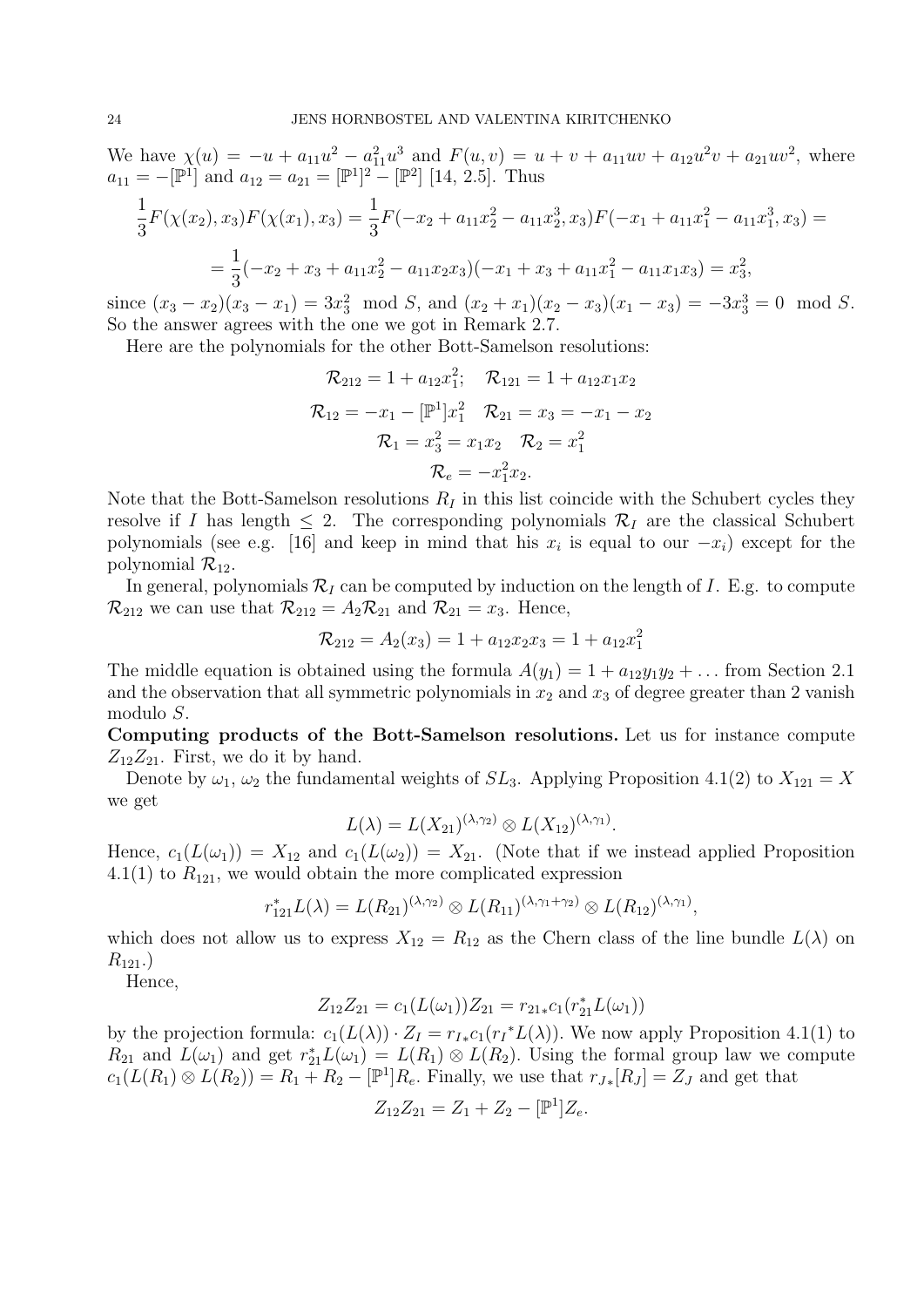Similarly, we can easily compute the following products:

$$
Z_{12}Z_{12} = Z_2; \quad Z_{21}Z_{21} = Z_1
$$
  

$$
Z_{12}Z_1 = Z_{21}Z_2 = Z_e, \quad Z_{12}Z_2 = Z_{21}Z_1 = 0,
$$

which in particular gives us another way to compute polynomials  $\mathcal{R}_I$ .

So the only product that differs from the analogous product in the Chow ring case is the product  $Z_{12}Z_{21}$ .

We now compute the product  $Z_{12}Z_{21}$  using formula (5.1). We have  $Z_{12} = c_1(L(\omega_1))$  by Proposition 4.1(1). Hence, according to formula  $(5.1)$ 

$$
Z_{12}Z_{21} = c_1(L(\omega_1))Z_{21} = b_1(\omega_1)Z_2 + b_2(\omega_1)Z_1 + b_{21}(\omega_1)Z_e,
$$

where  $b_1$ ,  $b_2$  and  $b_{21}$  are the constant terms in  $A_1^*(c_1(L(\omega_1)))$ ,  $[A_2^*s_1](c_1(L(\omega_1)))$  and  $[A_2^*A_1^*](c_1(L(\omega_1))),$  respectively. We already know that  $b_1(\lambda) = (\lambda, \gamma_1)$  and  $b_2(\lambda) = (\lambda, s_1\gamma_2)$ . It remains to compute  $b_{21}(\lambda)$ . First, by using that  $L(\lambda) = L(s_1\lambda) \otimes L(\gamma_1)^{(\lambda,\gamma_1)}$  and the formal group law we write

$$
A_1^*(c_1(L(\lambda))) = \frac{c_1(L(\lambda)) - c_1(L(s_1\lambda))}{c_1(L(\gamma_1))} =
$$
  
=  $(\lambda, \gamma_1) + a_{11}(\lambda, \gamma_1)[c_1(L(s_1\lambda)) + \frac{(\lambda, \gamma_1) - 1}{2}c_1(L(\gamma_1))] + \text{terms of } \deg \ge 2$ 

Hence,

$$
[A_2^* A_1^*](c_1(L(\lambda))) = a_{11}(\lambda, \gamma_1) A_2^* [c_1(L(s_1 \lambda)) + \frac{(\lambda, \gamma_1) - 1}{2} c_1(L(\gamma_1))] + \text{terms of } \deg \ge 1 =
$$
  
=  $a_{11}(\lambda, \gamma_1) [(\lambda, s_1 \gamma_2) - \frac{(\lambda, \gamma_1) - 1}{2}] + \text{terms of } \deg \ge 1,$ 

and  $b_{21} = a_{11}(\lambda, \gamma_1)[(\lambda, s_1 \gamma_2) - \frac{(\lambda, \gamma_1) - 1}{2}]$  $\frac{(1)}{2}$ . We get

$$
c_1(L(\lambda))Z_{21} = (\lambda, \gamma_1)Z_2 + (\lambda, s_1\gamma_2)Z_1 + a_{11}(\lambda, \gamma_1)[(\lambda, s_1\gamma_2) - \frac{(\lambda, \gamma_1) - 1}{2}]Z_e.
$$

In particular,  $c_1(L(\omega_1))Z_{21} = Z_2 + Z_1 + a_{11}Z_e$  (which coincides with the answer we have found above by hand).

Finally, note that it takes more work to compute  $c_1(L(\lambda))Z_{21}$  using the algorithm in [4] because apart from certain formal group law calculations (which are more involved than the calculations we used to find  $b_{21}$  one has also to compute the products  $R_1^2$  and  $R_2^2$  in  $CH^*(R_{21})$ .

# 6. Appendix: Complex realization for cellular varieties

We will now prove the following result stated in Section 2:

**Theorem 6.1.** For any smooth cellular variety X over k and any embedding  $k \to \mathbb{C}$ , the complex geometric realization functor of L-algebras  $r : \Omega^*(X) \to MU^*(X(\mathbb{C})^{an})$  is an isomorphism.

Proof. Recall (see above) that the geometric realization functor coincides with the map given by the universal property of  $\Omega^*$ , and that both sides are freely generated by (resolutions of the closures of) the cells. Thus it suffices to show that it is an isomorphism if we pass to the induced morphism after taking  $\mathcal{L} \mathbb{Z}$  on both sides, which we denote by r'. Now by a theorem of Totaro [20, Theorem 3.1] (compare also [14, Remark 1.2.21]), for cellular varieties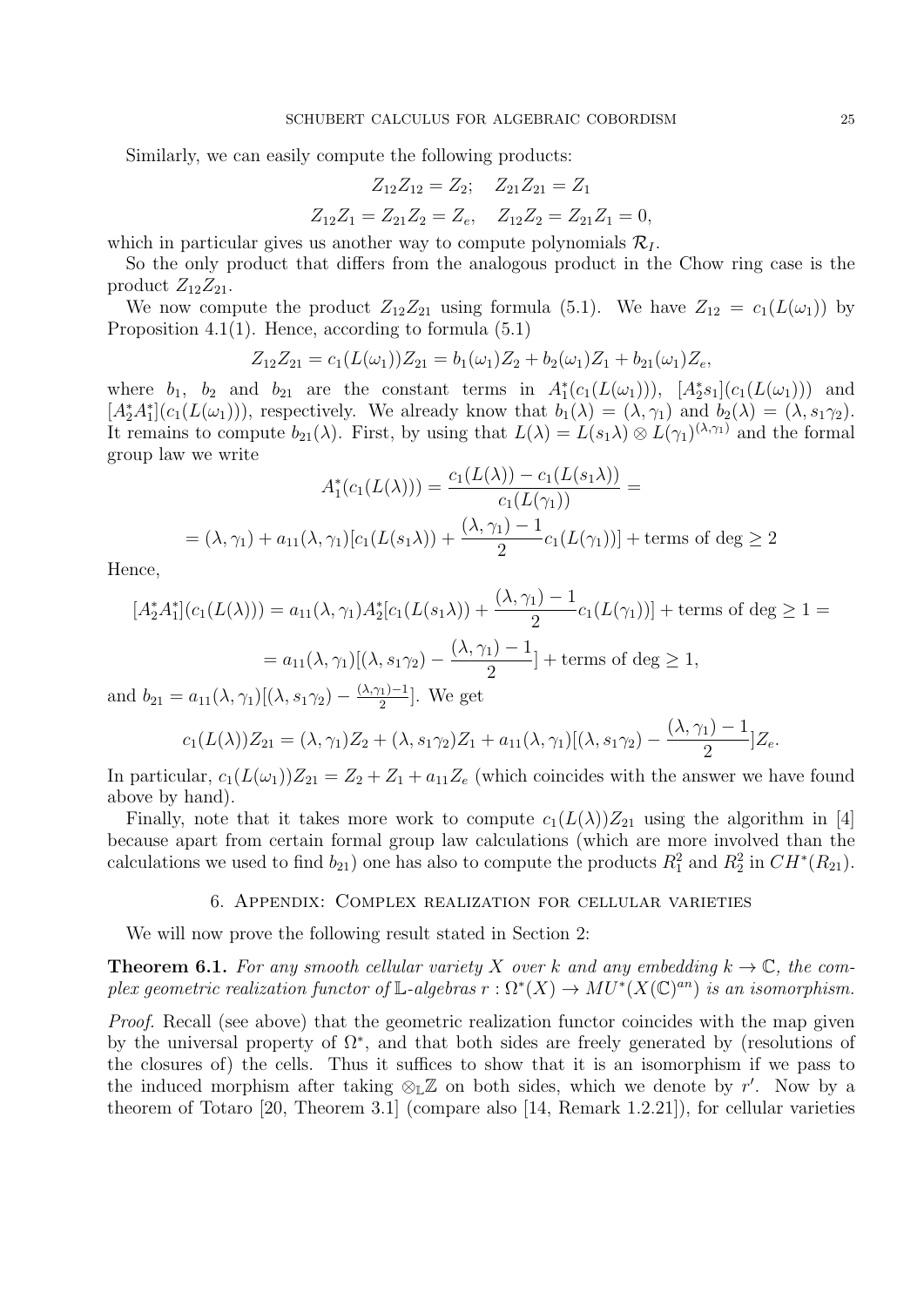the classical cycle class map  $c: CH^*(X) \to H^*(X(\mathbb{C})^{an})$  (which is an isomorphism for cellular varieties X) defined using fundamental classes and Poincaré duality (see e. g. [16, section A.3) factors as  $CH^*(X) \to MU^*(X(\mathbb{C})^{an}) \otimes_{\mathbb{L}} \mathbb{Z} \cong H^*(X(\mathbb{C})^{an})$ , and the left arrow in this factorization is given by first taking any resolution of singularities of the algebraic cycle and then applying  $(\mathbb{C})^{an}$ . We also have a morphism  $q : \Omega^*(X) \to CH^*(X)$  which induces an isomorphism  $q': \Omega^*(X) \otimes_{\mathbb{L}} \mathbb{Z} \to CH^*(X)$  by Levine-Morel [14, Theorem 1.2.19] and corresponds to resolution of singularities [14, Section 4.5.1]. Putting everything together, we obtain a commutative square

$$
\Omega^*(X) \otimes_{\mathbb{L}} \mathbb{Z} \longrightarrow^r MU^*(X(\mathbb{C})^{an}) \otimes_{\mathbb{L}} \mathbb{Z}
$$
  
\n
$$
q' \Big| \cong \qquad \cong \Big| f'
$$
  
\n
$$
CH^*(X) \longrightarrow^{\cong}_{c} H^*(X(\mathbb{C})^{an})
$$

with the vertical maps and c being isomorphisms, which finishes the proof.  $\Box$ 

# **REFERENCES**

- [1] I. N. BERNSTEIN, I. M. GELFAND, S. I. GELFAND, Schubert cells, and the cohomology of the spaces  $G/P$ , Russian Math. Surveys 28 (1973), no. 3, 1–26.
- [2] A. BOREL, Sur la cohomologie des espaces fibrés principaux et des espaces homogènes de groupes de Lie compacts, Ann. of Math., 57 (1953), 115–207
- [3] P. BRESSLER, S. EVENS, The Schubert calculus, braid relations, and generalized cohomology, Trans. of the Amer. Math. Soc., 317, no. 2 (1990), 799–811
- [4] P. BRESSLER, S. EVENS, Schubert calculus in complex cobordism, Trans. Amer. Math. Soc. 331 (1992), no. 2, 799–813.
- [5] M. BRION, Lectures on the geometry of flag varieties, Topics in cohomological studies of algebraic varieties, 33–85, Trends Math., Birkhäuser, Basel, 2005
- [6] M. BRION, S. KUMAR, Frobenius Splitting Methods in Geometry and Representation Theory, Progress in Mathematics, 231 Birkhäuser Boston, Inc., Boston, MA, 2005
- [7] B.CALMES, V. PETROV, K. ZAINOULLINE, *Invariants, torsion indices and oriented cohomology of complete*  $flags, arXiv:0905.1341v1$  [math.AG]
- [8] C. CHEVALLEY, Sur les décompositions cellulaires des espaces  $G/B$ , With a foreword by Armand Borel. Proc. Sympos. Pure Math., 56, Part 1, Algebraic groups and their generalizations: classical methods (University Park, PA, 1991), 1–23, Amer. Math. Soc., Providence, RI, 1994
- [9] M. DEMAZURE, Invariants symétriques entiers des groupes de Weyl et torsion, Invent. math. 21 (1973), 287–301.
- [10] M. DEMAZURE, *Désingularisation des variétés de Schubert généralisées*, Collection of articles dedicated to Henri Cartan on the occasion of his 70th birthday, I. Ann. Sci. École Norm. Sup. 4  $\mathbf{7}$  (1974), 53–88.
- [11] W. Fulton, Intersection theory, Second edition. Ergebnisse der Mathematik und ihrer Grenzgebiete. 3. Folge. A Series of Modern Surveys in Mathematics, 2. Springer-Verlag, Berlin, 1998.
- [12] M. Lazard, Sur les groupes de Lie formels à un paramètre, Bull. Soc. Math. France 83 (1955), 251-274.
- [13] M. Levine, Comparison of cobordism theories, preprint 2008 arXiv:0807.2238v1 [math.KT].
- [14] M. Levine, F. Morel, Algebraic cobordism, Springer Monographs in Mathematics. Springer, Berlin, 2007.
- [15] M. Levine, R. Pandharipande, Algebraic cobordism revisited, Invent. math. 176 (2009), 63–130
- [16] L. Manivel, Symmetric functions, Schubert polynomials and degeneracy loci, translated from the 1998 French original by John R. Swallow. SMF/AMS Texts and Monographs, 6. Cours Spécialisés, 3. American Mathematical Society, Providence, RI; Société Mathématique de France, Paris, 2001.
- [17] H. PITTIE, A. RAM, A Pieri-Chevalley formula in the K-theory of a  $G/B$ -bundle, Electron. Res. Announc. Amer. Math. Soc. 5 (1999), 102–107 (electronic)
- [18] D. QUILLEN, On the formal group laws of unoriented and complex cobordism theory, Bull. Amer. Math. Soc. 75, no. 6 (1969), 1293–1298